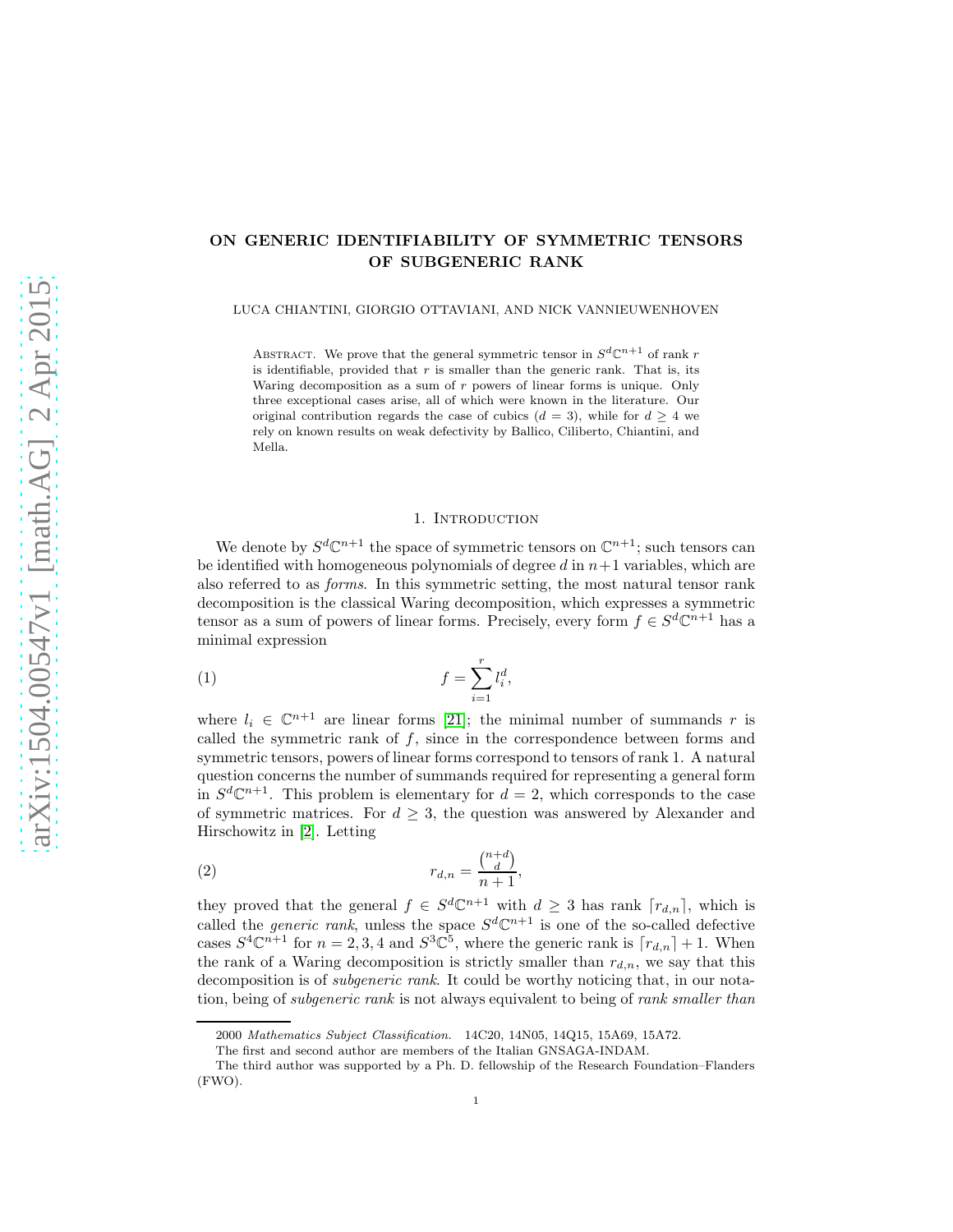*the one of a general tensor*, because in the defective cases above a general tensor has rank strictly bigger than  $r_{d,n}$ .

The Alexander–Hirschowitz theorem implies that the generic tensor of subgeneric rank admits only a finite number of alternative Waring decompositions [\[24\]](#page-19-1). In this paper, we shall be concerned with proving that the generic tensor of subgeneric rank admits precisely one Waring decomposition, modulo permutations of the summands and scaling by d-roots of unity. More precisely, the main result of this paper is the following theorem.

<span id="page-1-0"></span>**Theorem 1.1.** Let  $d \geq 3$ . The general tensor in  $S^d\mathbb{C}^{n+1}$  of subgeneric rank  $r <$  $r_{d,n}$  with  $r_{d,n}$  as in [\(2\)](#page-0-0) has a unique *Waring decomposition, i.e., it is* identifiable, *unless it is one of the following cases:*

*(1)*  $d = 6$ *,*  $n = 2$ *,* and  $r = 9$ *; (2)*  $d = 4, n = 3, and r = 8;$ *(3)*  $d = 3$ ,  $n = 5$ , and  $r = 9$ .

*In all of these exceptional cases, there are exactly two Waring decompositions.*

The three exceptional cases were already known in the literature. The first two cases are classical; see Remark 4.4 in [\[26\]](#page-19-2) and Remark 6.5 in [\[13\]](#page-18-1). The third case was recently found by Ranestad and Voisin; see the proof of Lemma 4.3 in [\[30\]](#page-19-3). A uniform treatment of these cases is presented in Proposition [2.1.](#page-3-0) Our original contribution establishes that there are no more exceptions to identifiability for cubics.

The proof of Theorem [1.1](#page-1-0) is based on the study of the geometric concepts of *weak defectivity*, developed in [\[8\]](#page-18-2), and *tangentially weak defectivity*, developed in [\[6\]](#page-18-3). Indeed, from this point of view, the theorem can be reformulated in the following way, which is a result of independent interest.

<span id="page-1-1"></span>**Theorem 1.2.** Let  $d \geq 3$ ,  $r_{d,n}$  as in [\(2\)](#page-0-0), and  $r < r_{d,n}$ . Then, the common singular *locus of the space of hypersurfaces of degree d in*  $\mathbb{P}^n$  *that are singular at r general points, consists of exactly these* r *points, except in the following cases:*

- *(1)*  $d = 6$ ,  $n = 2$ , and  $r = 9$ . The unique sextic plane curve singular at 9 general *points is a double cubic, so that its singular locus is an elliptic cubic curve;*
- (2)  $d = 4$ ,  $n = 3$ , and  $r = 8$ . The net of quartic surfaces singular at 8 points *consists of reducible quadrics, so that the common singular locus is the base locus of the pencil of quadrics through* 8 *general points, which is an elliptic normal curve of degree* 4*;*
- $(3)$   $d = 3$ ,  $n = 5$ , and  $r = 9$ . The common singular locus of the pencil of cubic *4-folds singular at* 9 *general points is the unique elliptic normal curve of degree* 6 *through these* 9 *points.*

*Furthermore, the above exceptional cases are the only instances where there exists a unique elliptic normal curve of degree*  $n + 1$  *in*  $\mathbb{P}^n$  *through r general points.* 

In this formulation, the theorem was already partially proved: the case  $n \leq 2$  was proved by Chiantini and Ciliberto [\[9\]](#page-18-4); for  $d \geq 4$  it was proved by Ballico [\[4,](#page-18-5) Theorem 1.1]; and for  $d = 3$  with  $r < r_{d,n} - \frac{n+2}{3} + 1$  it was proved by Mella [\[26,](#page-19-2) Theorem 4.1]. Consequently, the original contribution of this paper concerns the case of cubics, i.e.,  $d = 3$ , which we solve completely in the subgeneric case. This answers the question posed in Remark 4.4 in [\[26\]](#page-19-2).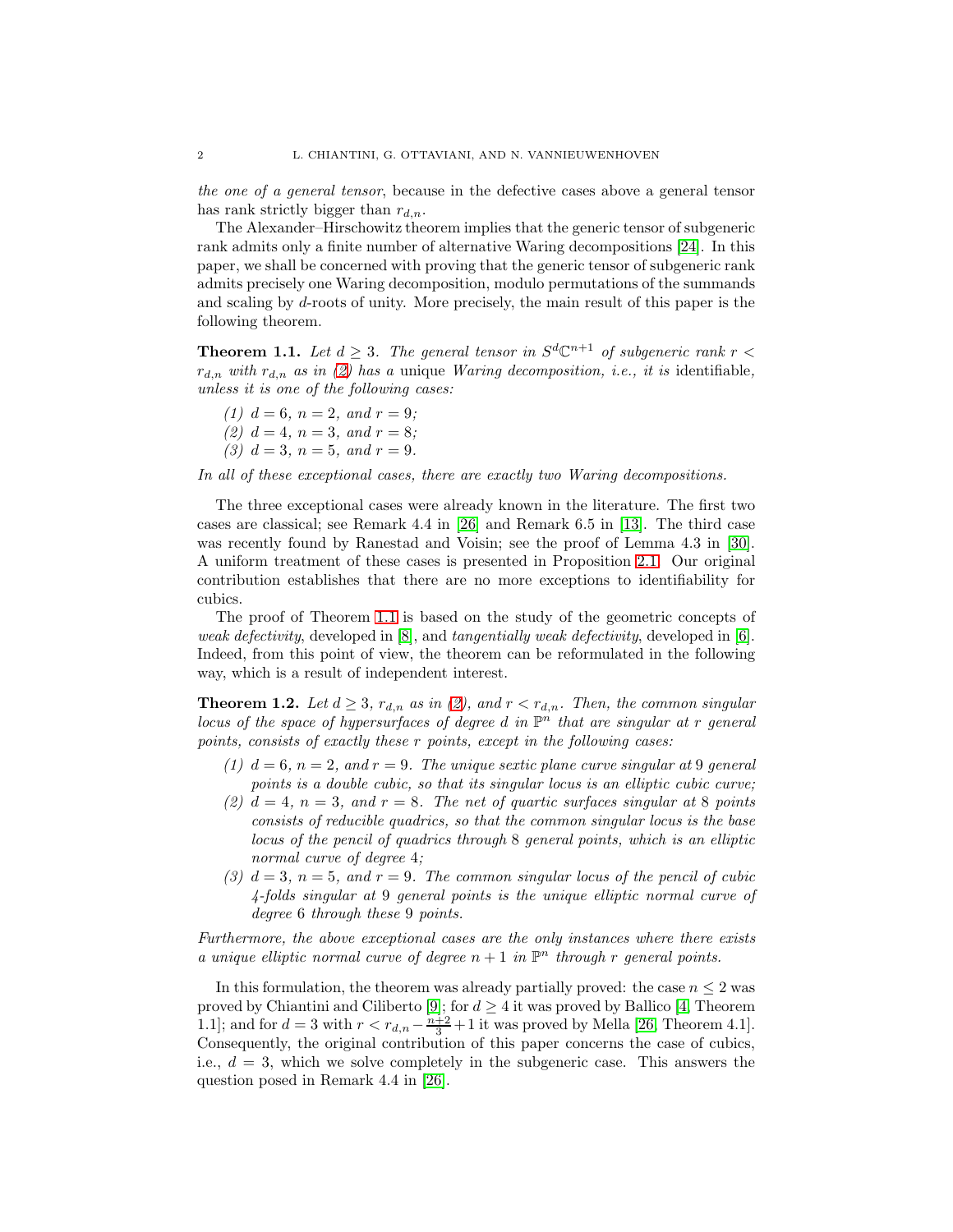We notice that Ballico [\[4\]](#page-18-5) proved an even stronger result for  $d \geq 4$ . Namely, he showed that a general hypersurface of degree  $d \geq 4$  in  $\mathbb{P}^n$  that is singular in r general points, is singular only at these  $r$  points (except for the exceptional cases (1) and (2) of Theorem [1.2\)](#page-1-1). This is equivalent to showing that the Veronese variety  $v_d(\mathbb{P}^n)$  is not r-weakly defective, while our result only says that it is not r*-tangentially* weakly defective. We wonder whether the above list also gives the classification of all r-weakly defective Veronese varieties  $v_d(\mathbb{P}^n)$ , even for  $d=3$ .

Symmetric tensors of general rank are not expected to admit only a finite number of Waring decompositions, because the expected dimension  $[r_{d,n}](n+1)$  of the  $\lceil r_{d,n} \rceil$ -secant variety of the Veronese variety  $v_d(\mathbb{P}^n)$  may exceed the dimension  $\binom{n+d}{d}$ of the embedding space  $S^d\mathbb{C}^{n+1}$ . Therefore, at least a curve's worth of alternative Waring decompositions of a general symmetric tensor is anticipated in these cases. However, if  $r_{d,n} = [r_{d,n}]$  is integer, then a general symmetric tensor is still expected to admit only a finite number of Waring decompositions. The approach pursued in this paper, i.e., proving not tangential weak defectivity, cannot handle tensors of the generic rank. Other approaches need to be considered in this setting. In fact, Mella [\[27\]](#page-19-4) formulated a conjecture about the cases where the expression in [\(1\)](#page-0-1) is still expected to be unique even for general symmetric tensors. In [\[20\]](#page-19-5), further evidence for this conjecture was given; in addition, the analogous problem for nonsymmetric tensors was also considered.

Even though the general symmetric tensor is not of subgeneric rank, the setting considered in this paper is nevertheless important in applications where one is mostly interested in the identifiability of symmetric tensors of subgeneric rank. For instance, Anandkumar, Ge, Hsu, Kakade, and Telgarsky [\[3\]](#page-18-6) consider statistical parameter inference algorithms based on decomposing symmetric tensors for a wide class of latent variable models. The identifiability of the Waring decomposition then ensures that the recovered parameters, which correspond with the individual symmetric rank-1 terms in Waring's decomposition, are unique, and, thus, admit an interpretation in the application domain. The rank of the Waring decomposition, in these applications, is invariably much smaller than the generic rank. As general sources on tensor decomposition, we refer to [\[13,](#page-18-1) [16,](#page-19-6) [21,](#page-19-0) [24,](#page-19-1) [32\]](#page-19-7).

In analogy to Theorem [1.1,](#page-1-0) we mention that the results in  $[6, 11, 12]$  $[6, 11, 12]$  $[6, 11, 12]$  give broad evidence to the analogous problem in the setting of nonsymmetric tensors, i.e., that a general nonsymmetric tensor of subgeneric rank admits a unique tensor rank decomposition, unless it is one of the exceptional cases that have already been proved in [\[1,](#page-18-9) [5,](#page-18-10) [6,](#page-18-3) [10,](#page-18-11) [11\]](#page-18-7).

The content of the paper is the following. In section [2,](#page-3-1) we present a uniform treatment of the exceptional cases appearing in Theorems [1.1](#page-1-0) and [1.2.](#page-1-1) Remark [2.6](#page-4-0) also discusses our initial motivation for studying the topic of this paper. Section [3](#page-4-1) contains the proof of the main theorem. Thereafter, the connection between weakly defective varieties and the dual varieties to secant varieties, including a description of the dual varieties of all weakly defective examples appearing in Theorem [1.2,](#page-1-1) is explored in section [4.](#page-11-0) In particular, Theorem [4.2](#page-12-0) contains the description of cubic hypersurfaces in  $\mathbb{P}^5$  that can be written as the determinant of a  $3 \times 3$  matrix with linear entries. In section [5,](#page-12-1) we give an explicit criterion allowing to check if a given Waring decomposition is unique. This algorithm is an extension to the symmetric case of the one provided in [\[12\]](#page-18-8) for general tensors.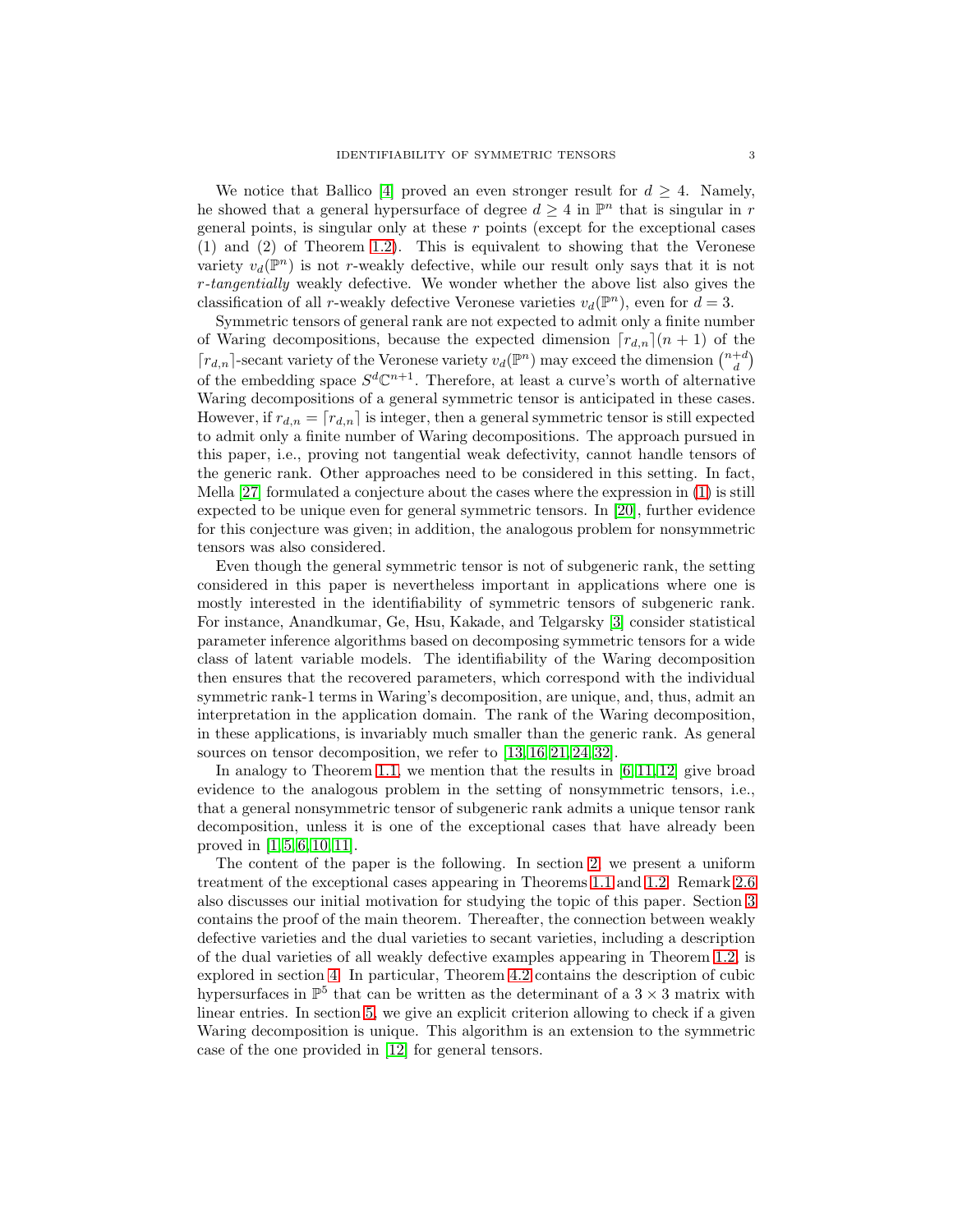Acknowledgements. We thank C. Ciliberto, J.M. Landsberg, M. Mella, L. Oeding, K. Ranestad and F. Russo for useful discussions. In particular, K. Ranestad pointed out the use of Gale transforms to prove Proposition [2.1](#page-3-0) and informed us about Lemma 4.3 of [\[30\]](#page-19-3) which contains a proof of the third exceptional case in Theorems [1.1](#page-1-0) and [1.2.](#page-1-1) The first and second author wish to thank the Simons Institute for the Theory of Computing in Berkeley, CA for generous support.

#### 2. The exceptional cases

<span id="page-3-1"></span>The following classical result shows that the values  $n = 2, 3, 5$ , which appear in Theorems [1.1](#page-1-0) and [1.2,](#page-1-1) have a special role for elliptic normal curves.

<span id="page-3-0"></span>Proposition 2.1 (Coble [\[15\]](#page-19-8)). *Assume that there are only finitely many elliptic normal curves passing through* k general points in  $\mathbb{P}^n$ . Then,  $n = 2, 3$ , or 5 and, *correspondingly,*  $k = \frac{(n+1)^2}{n-1}$  $\frac{n+1}{n-1}$ . In these three cases, there is a unique elliptic normal *curve in*  $\mathbb{P}^n$  *passing through*  $\frac{(n+1)^2}{n-1}$  *general points.* 

*Proof.* Elliptic normal curves of degree  $(n+1)$  in  $\mathbb{P}^n$  depend on  $(n+1)^2$  parameters, which is the dimension of the space of sections of the normal bundle. The passage of the curve through a point in  $\mathbb{P}^n$  imposes  $n-1$  conditions, which is the codimension of the curve. Therefore, we may expect finitely many elliptic normal curves through k general points in  $\mathbb{P}^n$  only if  $k(n-1) = (n+1)^2$ . This implies that  $(n-1)$  divides  $(n + 1)^2 = (n - 1)(n + 3) + 4$ , hence  $(n - 1)$  divides 4, which gives the values  $n = 2, 3, 5$ . Moreover,  $k = (n + 1)^2/(n - 1)$ .

In case  $n = 2$  and  $k = 9$ , the elliptic curve is a plane cubic, and it is unique.

In case  $n = 3$  and  $k = 8$ , an elliptic normal curve is a complete intersection of two quadrics. Thus, if  $\langle Q_1, Q_2 \rangle$  is the pencil of quadrics through 8 general points  $p_1, \ldots, p_8$ , then  $C = Q_1 \cap Q_2$  is the unique elliptic normal curve through the  $p_i$ 's.

In case  $n = 5$  and  $k = 9$ , the existence and the uniqueness of the curve was found by Coble [\[15,](#page-19-8) Theorem 19] by applying a Gale transform—see [\[18\]](#page-19-9) for a nice review—and reducing to the case  $n = 2$  and  $k = 9$ ; a modern treatment was given by Dolgachev [\[17,](#page-19-10) Theorem 5.2].  $\square$ 

Next, we analyze the case of cubic hypersurfaces in  $\mathbb{P}^5$  that are singular at 9 general points.

<span id="page-3-2"></span>Proposition 2.2 (Veneroni [\[34,](#page-19-11) Section 1], Coble [\[15,](#page-19-8) p. 16], Room [\[31,](#page-19-12) Sections 9–22], Fisher [\[19,](#page-19-13) Lemma 2.9]). *We have the following two results.*

- (*i*) The 2-minors of a  $3 \times 3$  matrix with linear entries on  $\mathbb{P}^5$  define a (sextic) *elliptic normal curve in*  $\mathbb{P}^5$ *.*
- (*ii*) If C is a (sextic) elliptic normal curve in  $\mathbb{P}^5$ , then the variety of secant lines  $\sigma_2(\mathcal{C})$  *is a complete intersection of two cubic hypersurfaces on*  $\mathbb{P}^5$ *, each one* being the determinant of a  $3 \times 3$  matrix with linear entries on  $\mathbb{P}^5$ .

*Proof.* Part (i) is well known: The curve is obtained by cutting the Segre variety  $\mathbb{P}^2 \times \mathbb{P}^2 \subset \mathbb{P}^9$ , i.e., the variety of  $3 \times 3$  matrices of rank 1, with a linear space  $\mathbb{P}^5$ . Claim (ii) follows by [\[19,](#page-19-13) Lemma 2.9].  $\Box$ 

<span id="page-3-3"></span>**Theorem 2.3.** Let  $p_1, \ldots, p_9$  be general points in  $\mathbb{P}^5$ . Let C be the elliptic normal *sextic curve through these points. A cubic that is singular at*  $p_1, \ldots, p_9$  *contains*  $\sigma_2(\mathcal{C})$  *and is singular on*  $\mathcal{C}$ *.*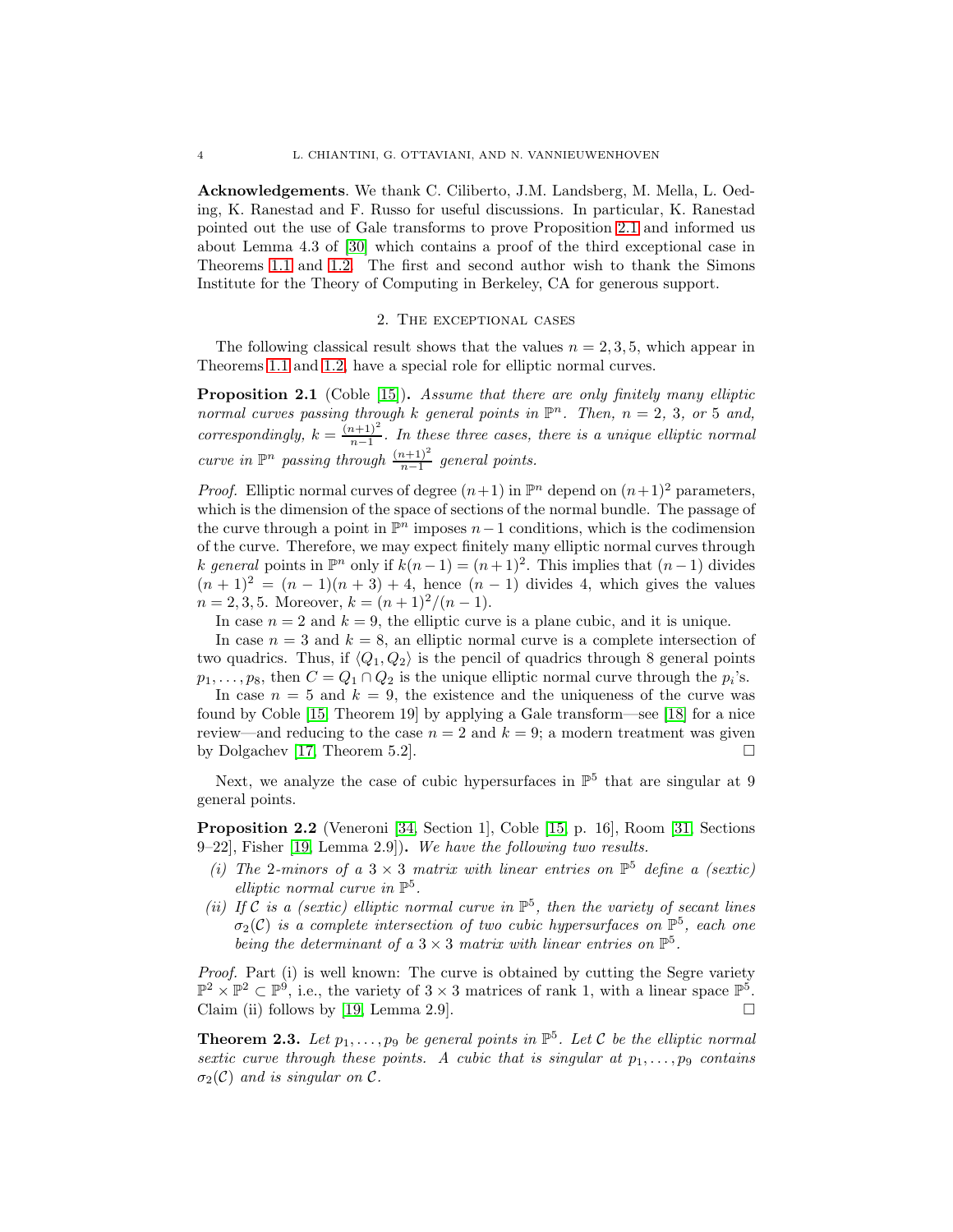*Proof.* By Proposition [2.2,](#page-3-2) in the pencil of cubics containing  $\sigma_2(\mathcal{C})$ , the general element is singular along  $\mathcal{C}$ . This pencil fills the space of cubics that are singular at  $p_1, \ldots, p_9$ , which is 2-dimensional by the Alexander–Hirschowitz theorem [\[2\]](#page-18-0).  $\square$ 

These observations lead to a different proof of the third exceptional case in Theorem [1.1.](#page-1-0)

**Proposition 2.4** (Ranestad–Voisin [\[30\]](#page-19-3)). *The general tensor in*  $S^3\mathbb{C}^6$  *of rank* 9 *has exactly two Waring decompositions as sum of* 9 *powers of linear forms.*

*Proof.* In the language of [\[9\]](#page-18-4), we have to prove that the secant order of  $\sigma_9(v_3(\mathbb{P}^5))$ is 2. By [\[9,](#page-18-4) Theorem 2.4], this is equal to the secant order of the 9-contact locus  $\mathcal{C}$ , which corresponds to the third Veronese embedding of an elliptic normal sextic curve in  $\mathbb{P}^5$ , by Theorem [2.3.](#page-3-3) Thus, C is an elliptic curve of degree 18 in  $\mathbb{P}^{17}$ , whose secant order is 2 by [\[9,](#page-18-4) Proposition 5.2].

**Corollary 2.5.** Let  $n = 2, 3, or 5$ . The unique elliptic normal curve that is *mentioned in Proposition [2.1,](#page-3-0)* which passes through  $\frac{(n+1)^2}{n-1}$  general points in  $\mathbb{P}^n$ , *can be constructed as the singular locus of a general hypersurface of degree*  $\frac{2(n+1)}{n-1}$ *that is singular in the*  $\frac{(n+1)^2}{n-1}$  *points.* 

*Proof.* The cases  $n = 2, 3$  have already been considered in the proof of Proposition [2.1.](#page-3-0) The case  $n = 5$  follows from Theorem [2.3.](#page-3-3)

<span id="page-4-0"></span>Remark 2.6. *It was only at the completion of this manuscript that we became aware of Ranestad and Voisin's proof of the third exceptional case that appears in Theorems [1.1](#page-1-0) and [1.2.](#page-1-1) Our initial motivation for studying this problem arose because the third case was unexpectedly—in our minds—suggested by a computational analysis performed by the third author, who ran the algorithm that we present in* section [5,](#page-12-1) for hypersurfaces of degree d in  $\mathbb{P}^n$  singular at the maximal number of *random points, i.e.,*  $r = r_{d,n} - 1$  *with*  $r_{d,n}$  *as in* [\(2\)](#page-0-0)*, for all reasonably small values of* d*,* n*. It took a while to realize what happened, because this third case was missing in [\[25,](#page-19-14) Theorem 6.1.2]. Actually, Theorem 6.1.2 of [\[25\]](#page-19-14) only intended to collect previous results by Ballico [\[4\]](#page-18-5), Ciliberto and Chiantini [\[8\]](#page-18-2), and Mella [\[26,](#page-19-2)[27\]](#page-19-4), which are individually correct. The second author takes the responsibility to have first overlooked the assumption*  $d \geq 4$  *in summarizing and reporting the results of* [\[4,](#page-18-5) [26\]](#page-19-2)*.* For  $d = 3$ , Theorem [1.1](#page-1-0) was known with the additional assumption  $r < r_{3,n} - \frac{n+2}{3} + 1$ ; *see [\[26,](#page-19-2) Theorem 4.1]. From the theoretical proof that we present in section [3,](#page-4-1) we can conclude that the third case was the last exception. Therefore, Theorem 6.1.2 in* [\[25\]](#page-19-14) remains true if the third case  $(k, d, n) = (9, 5, 3)$  is added to the list of excep*tions. Exactly the same remark applies to the formulation of Theorem 2.3 in [\[28\]](#page-19-15) and Theorem 12.3.4.3 in [\[24\]](#page-19-1). We informed the coauthors of [\[25,](#page-19-14)[28\]](#page-19-15) of the problem, and they accepted the above conclusion.*

#### 3. Cubics singular at the maximum number of points.

<span id="page-4-1"></span>We turn our attention to the proof of Theorem [1.1](#page-1-0) in the case of cubics, i.e.,  $d = 3$ . Given n, we define

$$
k_n = \left\lceil \frac{\binom{n+3}{3}}{n+1} \right\rceil = \left\lceil \frac{(n+3)(n+2)}{6} \right\rceil;
$$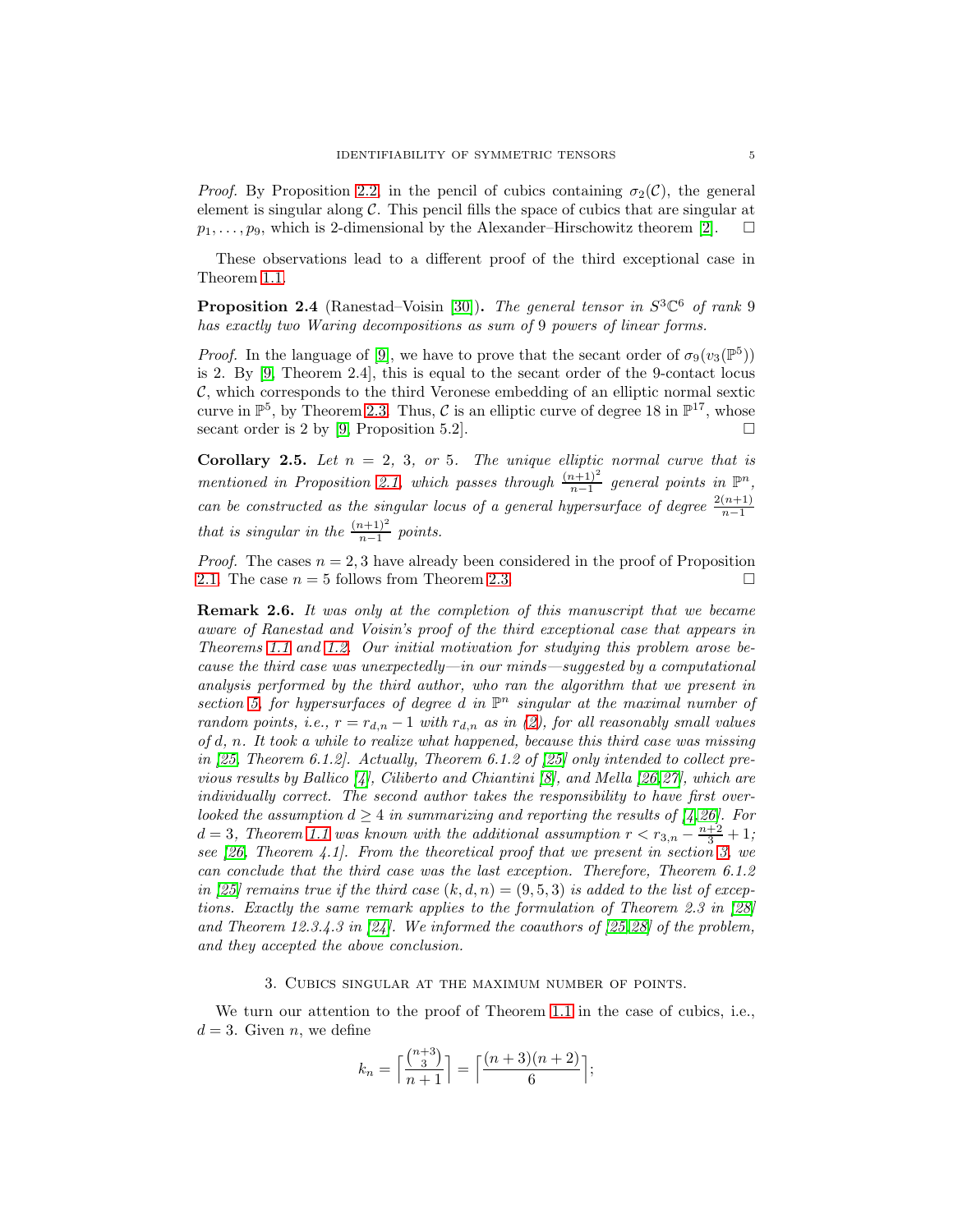it is the generic rank for cubic polynomials for  $n \neq 4$ . In other words, a cubic polynomial on  $\mathbb{P}^n$  singular at  $k_n$  general points vanishes identically for  $n \neq 4$ [\[2\]](#page-18-0). Some elementary algebra shows that  $k_n = \frac{(n+3)(n+2)}{6}$  if  $n \neq 2 \mod 3$ , while 6  $k_n = \frac{(n+3)(n+2)}{6} + \frac{2}{3} = \frac{(n+4)(n+1)}{6} + 1$  if  $n \equiv 2 \mod 3$ .

For the sake of future reference, let us state explicitly the following consequence of the Alexander–Hirschowitz theorem [\[2\]](#page-18-0).

<span id="page-5-0"></span>Theorem 3.1 (Alexander–Hirschowitz [\[2\]](#page-18-0)). *The space of cubic hypersurfaces on*  $\mathbb{P}^n$  *that are singular at*  $k_n - 1$  *general points has dimension* 

*(i)*  $n + 1$  *if*  $n ≠ 2 \mod 3$ *, or* 

$$
(ii) \ \frac{n+1}{3} \text{ if } n \equiv 2 \mod 3.
$$

In addition, the space of cubic hypersurfaces on  $\mathbb{P}^n$ ,  $n \neq 4$ , that are singular at  $k_n$ *general points is empty.*

To complete the proof of the main theorems, it remains to show the following result, which refines Theorem [3.1.](#page-5-0)

<span id="page-5-1"></span>**Theorem 3.2.** *The space of cubic hypersurfaces in*  $\mathbb{P}^n$  *that are singular at*  $k_n - 1$ *general points has dimension*

*(i)*  $n + 1$  *if*  $n ≠ 2 \mod 3$ *, or* 

*(ii)*  $\frac{n+1}{3}$  *if*  $n \equiv 2 \mod 3$ ,

*and, in addition, its common singular locus consists only of these*  $k_n - 1$  *points, provided that*  $n \neq 5$ *.* 

In order to prove Theorem [3.2,](#page-5-1) we may assume  $n \geq 6$ , since the cases with  $n \leq 4$ (as well as the case of cubics in  $\mathbb{P}^5$  singular at 8 points) can be checked separately using the approach described in section [5.](#page-12-1) The proof of Theorem [3.2](#page-5-1) will follow the following steps. In section [3.1,](#page-5-2) we will prove case (i) by induction on subspaces of codimension 3, following an approach that is mainly inspired by [\[7,](#page-18-12) Section 5], where an alternative proof of Theorem [3.1](#page-5-0) was given. To prove case (ii), the aforementioned technique needs a modification. We will construct an inductive proof on subspaces of codimension 3 and 4; in the inductive step, we will rely, additionally, on the argument of case (i). This strategy will be presented in section [3.2.](#page-8-0)

In the rest of this section, if S is a set of simple points in  $\mathbb{P}^n$  and  $P \subset \mathbb{P}^n$  is a linear subspace, we denote with  $I_{S,P}(d)$  the space of degree d polynomials in P vanishing at all of the points in  $S$ . Moreover, if  $X$  is a a set of double (singular) points, we denote by  $I_{\mathbf{X}\cup S,P}(d)$  the space of degree d polynomials in P vanishing on all of the points in  $S \cup X$  and whose derivatives vanish on all of the points in X. The notation  $L = (x_i \dots x_{i+d})$  denotes the subspace of codimension  $d+1$  whose ideal is  $\langle x_i, x_{i+1}, \ldots, x_{i+d} \rangle$ .

<span id="page-5-2"></span>3.1. Proof of Theorem [3.2](#page-5-1) (i) by induction on codimension 3. We start by proving three auxiliary results.

<span id="page-5-3"></span>**Proposition 3.3.** Let  $n \geq 6$ , and let  $L, M, N \subset \mathbb{P}^n$  be general subspaces of codi*mension* 3*. Let*  $l_i$ *, respectively*  $m_i$ *, with*  $i = 1, 2, 3$  *be three general points on*  $L$ *, respectively* M. Let  $n_i$  with  $i = 1, 2$  be two general points on N. Then, the space *of cubic hypersurfaces in*  $\mathbb{P}^n$  *that contain*  $L \cup M \cup N$  *and that are singular at the eight points*  $\mathbf{X} = \{l_1, l_2, l_3, m_1, m_2, m_3, n_1, n_2\}$  *has dimension* 3*. Furthermore, the common singular locus is contained in*  $L \cup M \cup N$ .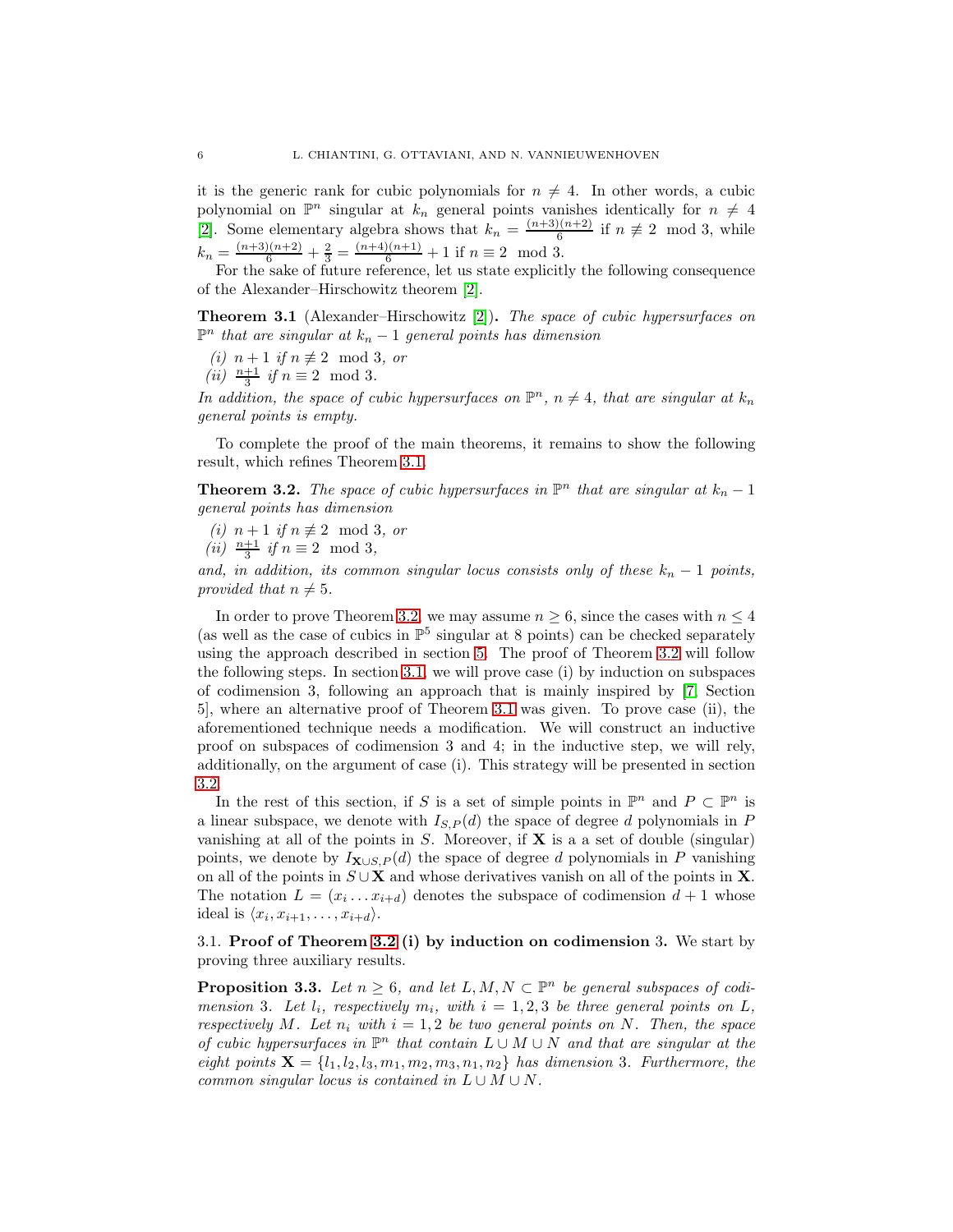*Proof.* The base cases  $n = 6$ , 7 and 8 can be proved with the Macaulay 2 script generic-identifiability.m2 that is provided as an ancillary file to the arXiv version of this paper. Using this software, we may compute the following dimensions:

| $\dim I_{\mathbf{X}\cup L\cup N\cup M,\mathbb{P}^6}(2)=0,$ | $\dim I_{\mathbf{X}\cup L\cup N\cup M,\mathbb{P}^6}(3)=3$ , and |
|------------------------------------------------------------|-----------------------------------------------------------------|
| $\dim I_{\mathbf{X}\cup L\cup N\cup M,\mathbb{P}^7}(2)=0,$ | $\dim I_{\mathbf{X}\cup L\cup N\cup M,\mathbb{P}^7}(3)=3,$      |

so that the claim on the codimension follows. The code also proves the statement about the singular locus.

For  $n \geq 9$ , the statement follows by induction on n. Indeed, we may choose coordinates such that  $L = (x_0 \dots x_2), M = (x_3 \dots x_5), N = (x_6 \dots x_8).$  In this setting it is clear that there are no quadrics that contain  $L \cup M \cup N$ , and moreover every cubic containing  $L \cup M \cup N$  is a cone with vertex in  $L \cap M \cap N$ . Thus, for a general hyperplane  $H \subset \mathbb{P}^n$ , the Castelnuovo sequence (see [\[7,](#page-18-12) Equation (1)]) induces an inclusion

$$
0 \longrightarrow I_{L\cup M\cup N,\mathbb{P}^n}(3) \longrightarrow I_{(L\cup M\cup N)\cap H,H}(3).
$$

Hence, if we specialize the eight points to the hyperplane  $H$ , we get an inclusion

$$
0 \longrightarrow I_{\mathbf{X} \cup L \cup M \cup N, \mathbb{P}^n}(3) \longrightarrow I_{(\mathbf{X} \cup L \cup M \cup N) \cap H, H}(3).
$$

Then, our statement follows by induction. The singular locus is a cone with vertex  $L \cap M \cap N$  over the singular locus of the base case  $n = 8$ .

**Remark 3.4.** Following the output of the software for the case  $n = 8$ , we can *guess the common singular locus of the cubic hypersurfaces in*  $I_{\mathbf{X}\cup L\cup M\cup N}$ , $\mathbb{P}^n(3)$ , *for*  $n \geq 8$ *. It turns out that in some examples—but we believe in general—it is given by the union of the three linear subspaces*  $L \cap M$ ,  $L \cap N$ ,  $M \cap N$  *and by* 8 *linear subspaces of codimension* 7*, each containing one of the* 8 *points, and three of them contained in* L*, three of them contained in* M*, and two of them contained in* N*.*

<span id="page-6-0"></span>**Proposition 3.5.** Let  $n \geq 5$ , and let  $L, M \subset \mathbb{P}^n$  be subspaces of codimension *three.* Let  $l_i$ , respectively  $m_i$ , with  $i = 1, ..., n-2$  be general points on L, respectively M. Let  $p_1, p_2 \in \mathbb{P}^n$  be general points. Then, the space of cubic hy $persurfaces$  in  $\mathbb{P}^n$  *containing*  $L \cup M$  *and singular along the set of*  $2n - 2$  *points*  $X = \{l_1, l_2, \ldots, l_{n-2}, m_1, m_2, \ldots, m_{n-2}, p_1, p_2\}$  has dimension  $n+1$ . Its common *singular locus contains the linear space*  $L \cap M$  *and is* 0*-dimensional at the points*  $p_1$  *and*  $p_2$ *.* 

*Proof.* The base cases  $n = 5, 6$ , and 7 can be proved with the Macaulay 2 script generic-identifiability.m2. Running the software, we find the following dimensions

| $\dim I_{\mathbf{X}\cup L\cup M,\mathbb{P}^5}(2)=0,$ | $\dim I_{\mathbf{X}\cup L\cup M,\mathbb{P}^{5}}(3)=6,$    |
|------------------------------------------------------|-----------------------------------------------------------|
| $\dim I_{\mathbf{X}\cup L\cup M,\mathbb{P}^6}(2)=0,$ | $\dim I_{\mathbf{X}\cup L\cup M,\mathbb{P}^6}(3)=7$ , and |
| $\dim I_{\mathbf{X}\cup L\cup M,\mathbb{P}^7}(2)=0,$ | $\dim I_{\mathbf{X}\cup L\cup M,\mathbb{P}^7}(3)=8.$      |

These values indeed correspond to the claimed dimensions.

For  $n \geq 8$ , the statement follows by induction from  $n-3$  to n. Indeed, given a third general subspace  $N$  of codimension 3, we get the exact sequence

 $0 \longrightarrow I_{L\cup M\cup N,\mathbb{P}^n}(3) \longrightarrow I_{L\cup M,\mathbb{P}^n}(3) \longrightarrow I_{(L\cup M)\cap N,N}(3),$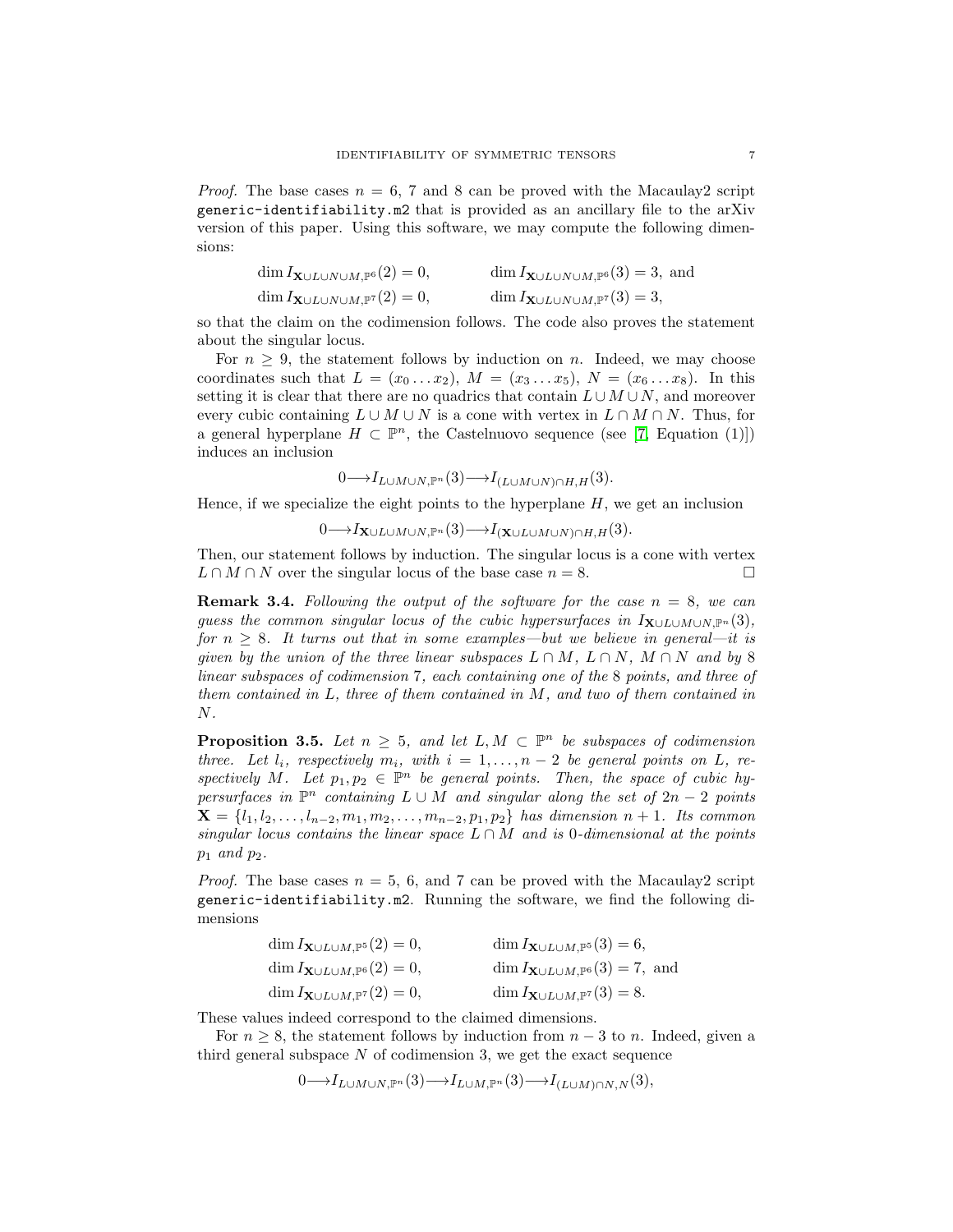where the dimensions of the three spaces in the sequence are respectively 27,  $9(n -$ 1), and  $9(n-4)$ . Let us specialize  $n-5$  of the points  $l_i \in L$  to  $L \cap N$ ,  $n-5$  of the points  $m_i \in M$  to  $M \cap N$ , and the two points  $p_1, p_2$  to N. Then, we obtain a sequence

$$
0 \longrightarrow I_{\mathbf{X}\cup L\cup M\cup N,\mathbb{P}^n}(3) \longrightarrow I_{\mathbf{X}\cup L\cup M,\mathbb{P}^n}(3) \longrightarrow I_{(\mathbf{X}\cup L\cup M)\cap N,N}(3),
$$

where the trace  $(\mathbf{X} \cup L \cup M) \cap N$  satisfies the assumptions on  $N = \mathbb{P}^{n-3}$ , so that we can apply the induction. Notice that the residual (left) space satisfies the hypotheses of Proposition [3.3](#page-5-3) and has dimension 3. Since the common singular locus of the cubics containing  $L \cup M$  and singular at **X** must be contained in the common singular locus of the leftmost 3-dimensional space, it follows by Proposition [3.3](#page-5-3) that its components through  $p_1$  and  $p_2$  must be contained in N. After the degeneration, the space of cubics  $I_{\mathbf{X}\cup L\cup M,\mathbb{P}^n}(3)$  still has dimension at most  $3 + (n-2) = n+1$  by induction. Hence, by semicontinuity it follows that its dimension is indeed equal to  $n + 1$ . The common singular locus cannot be positive dimensional at points  $p_1$  and  $p_2$ , because otherwise it should be of positive dimension in the trace (right space), where by induction we know that it is 0-dimensional.  $\Box$ 

<span id="page-7-0"></span>**Proposition 3.6.** *Let*  $n \geq 6$ *, and let*  $L \subset \mathbb{P}^n$  *be a subspace of codimension* 3*. If*  $n \not\equiv 2 \mod 3$ , then the space of cubic hypersurfaces in  $\mathbb{P}^n$  that contain L and that *are singular at*  $\frac{n(n-1)}{6}$  *general points*  $l_i \in L$  *and at n general points*  $p_i \in \mathbb{P}^n$  *has dimension* n + 1*. Moreover, its common singular locus is* 0*-dimensional at the* n *points* pi*.*

*Proof.* The statement can be checked for  $n = 6$ , 7 with the Macaulay2 script generic-identifiability.m2.

Let  $n \geq 9$  and  $n \not\equiv 2 \mod 3$ . Consider the sequence

$$
0{\longrightarrow} I_{L\cup M,{\mathbb P}^n}(3){\longrightarrow} I_{L,{\mathbb P}^n}(3){\longrightarrow} I_{L\cap M,M}(3),
$$

where M is a general subspace of codimension 3. Denoting by  $X$  the union of the double points supported at the points  $l_i$  and  $p_i$ , we get

$$
0 \longrightarrow I_{\mathbf{X} \cup L \cup M, \mathbb{P}^n}(3) \longrightarrow I_{\mathbf{X} \cup L, \mathbb{P}^n}(3) \longrightarrow I_{(\mathbf{X} \cup L) \cap M, M}(3).
$$

We specialize  $\frac{(n-3)(n-4)}{6}$  of the points  $l_i$  to  $L \cap M$  and  $n-2$  of the points  $p_i$  to M. We can assume that at least one point  $p_i$  that is a contained in a positive dimensional component of the singular locus is not specialized. Thus, we left  $n-2$ general points on L and 2 general points in  $\mathbb{P}^n$ . Let us note that we cannot apply induction from  $n-3$  to n to determine the dimension of the right space—contrary to the strategy that was employed in the proof of the foregoing propositions in this section—because then we would have to specialize  $n-3$  of the points  $p_i$  to M, hereby losing control over the singular locus. Instead, we note that we can immediately use Proposition 5.4 of [\[7\]](#page-18-12) (in  $\mathbb{P}^{n-3}$ ) on the trace (right space); it turns out to be empty. On the residual (left space), Proposition [3.5](#page-6-0) can be invoked, proving that it has dimension  $n + 1$ . Now, if the singular locus would have a positive dimensional component, then, since the dimension of the space of cubics is constant along the specialization (it equals  $n + 1$ ), we would get a deformation of the singular locus, which should be of positive dimension at every point. This, however, contradicts Proposition [3.5,](#page-6-0) hereby concluding the proof.

We are now ready to prove the first part of Theorem [3.2.](#page-5-1)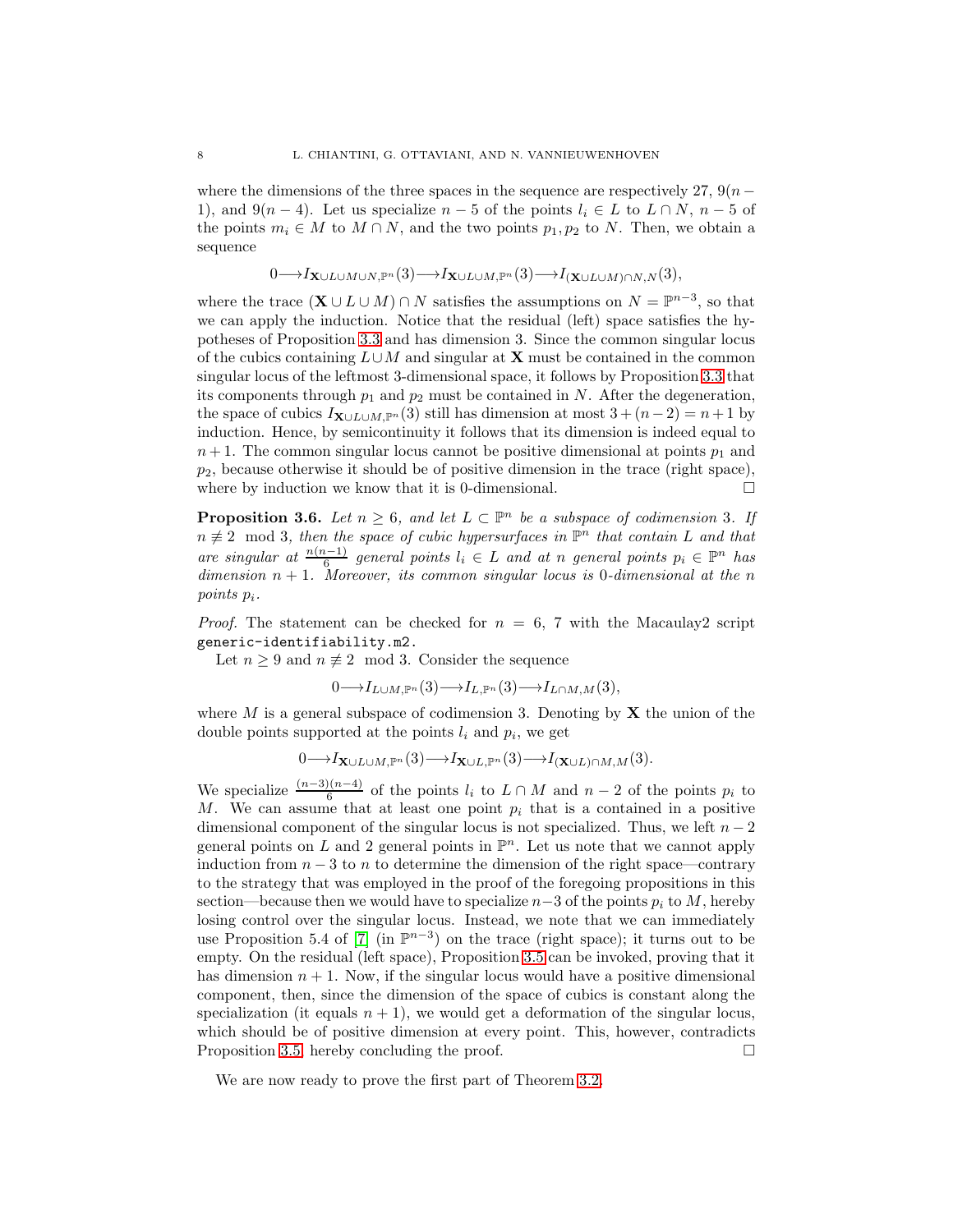*Proof of Theorem [3.2,](#page-5-1) case (i).* We fix a linear subspace  $L \subset \mathbb{P}^n$  of codimension 3 and consider the exact sequence

$$
0{\longrightarrow} I_{L,{\mathbb P}^n}(3){\longrightarrow} S_{{\mathbb P}^n}(3){\longrightarrow} S_L(3),
$$

where  $S_{\mathbb{P}^n}(3)$  is the space of cubic polynomials on  $\mathbb{P}^n$  and the quotient space  $S_L(3)$ is isomorphic to the space of cubic polynomials on  $L$ . Then, we specialize to  $L$  as many points as possible in such a way that the trace with respect to  $L$  imposes independent conditions on the cubics of L. To be precise, we have  $k_n - 1 =$  $\frac{(n+3)(n+2)}{6} - 1$  double points and we specialize  $k_{n-3} = \frac{n(n-1)}{6}$  $\frac{(-1)}{6}$  of them to L, leaving  $n$  points outside. Then, the result follows from Theorem 5.1 of  $[7]$  on the trace (right space), which turns out to be empty, and by Proposition [3.6](#page-7-0) on the residual (left space), which has dimension  $n+1$ . If the contact locus has positive dimension, then, since the dimension of the space of cubics is constant and equal to  $(n +$ 1) in the degeneration, we would get a deformation of the singular locus with a positive dimension at every point, contradicting Proposition [3.6](#page-7-0) and concluding the proof.  $\Box$ 

<span id="page-8-0"></span>3.2. Proof of Theorem [3.2](#page-5-1) (ii) by induction on codimension 3 and 4. For proving the second case in Theorem [3.2,](#page-5-1) we need to introduce several other auxiliary results on configurations that involve subspaces of codimension three and four. These configurations are covered in Propositions [3.7](#page-8-1) through [3.12.](#page-10-0)

3.2.1. *Codimension* 4*,* 3*,* 3*.*

<span id="page-8-1"></span>**Proposition 3.7.** Let  $n \geq 6$ , and let  $L, M, N \subset \mathbb{P}^n$  be general subspaces of codi*mension* 4, 3, and 3, respectively. Let  $l_1, l_2, l_3$  be general points on L. Let  $m_i$ , *respectively,*  $n_i$  *with*  $i = 1, \ldots, 4$  *be four general points on* M, respectively N. Then, *the space of cubic hypersurfaces in*  $\mathbb{P}^n$  *that contain*  $L \cup M \cup N$  *and are singular at the* 11 *points*  $X = \{l_1, l_2, l_3, m_1, \ldots, m_4, n_1, \ldots, n_4\}$  *is empty.* 

*Proof.* The proof is similar to the proof of Proposition [3.3.](#page-5-3) The Macaulay2 code proves the base cases  $n = 6, 7, 8$  and 9. For  $n \ge 9$ , we may choose coordinates such that  $L = (x_0 \ldots x_3), M = (x_4 \ldots x_6),$  and  $N = (x_7 \ldots x_9)$ . Then, the statement follows by induction on  $n$ . Indeed, as in the proof of Proposition [3.3,](#page-5-3) the space  $I_{L\cup M\cup N,\mathbb{P}^n}(2)$  is empty, thus for a general hyperplane  $H\subset\mathbb{P}^n$ , the Castelnuovo sequence induces an embedding

$$
0 \longrightarrow I_{L\cup M\cup N,\mathbb{P}^n}(3) \longrightarrow I_{(L\cup M\cup N)\cap H,H}(3),
$$

and, moreover, every cubic in the left space is a cone with vertex at  $L \cap M \cap N$ . Hence, by specializing the 11 points to the hyperplane  $H$ , we get:

 $0 \longrightarrow I_{\mathbf{X}\cup L\cup M\cup N,\mathbb{P}^n}(3) \longrightarrow I_{(\mathbf{X}\cup L\cup M\cup N)\cap H,H}(3).$ 

Then, the statement follows by induction.

<span id="page-8-2"></span>**Proposition 3.8.** *Let*  $n \geq 7$ *, let*  $n \equiv 1 \mod 3$ *, and let*  $L, M \subset \mathbb{P}^n$  *be subspaces of codimension* 4 *and* 3*, respectively. Let*  $l_i$  *with*  $i = 1, \ldots, n-3$  *be general points on* L. Let  $m_i$  with  $i = 1, \ldots, \frac{4n-10}{3}$  be general points on M. Then, the space of cubic *hypersurfaces in*  $\mathbb{P}^n$  *that contain*  $L \cup M$  *and are singular at all the*  $l_i$ *'s and*  $m_i$ *'s* and at four general points  $p_1, p_2, p_3, p_4 \in \mathbb{P}^n$ , is empty.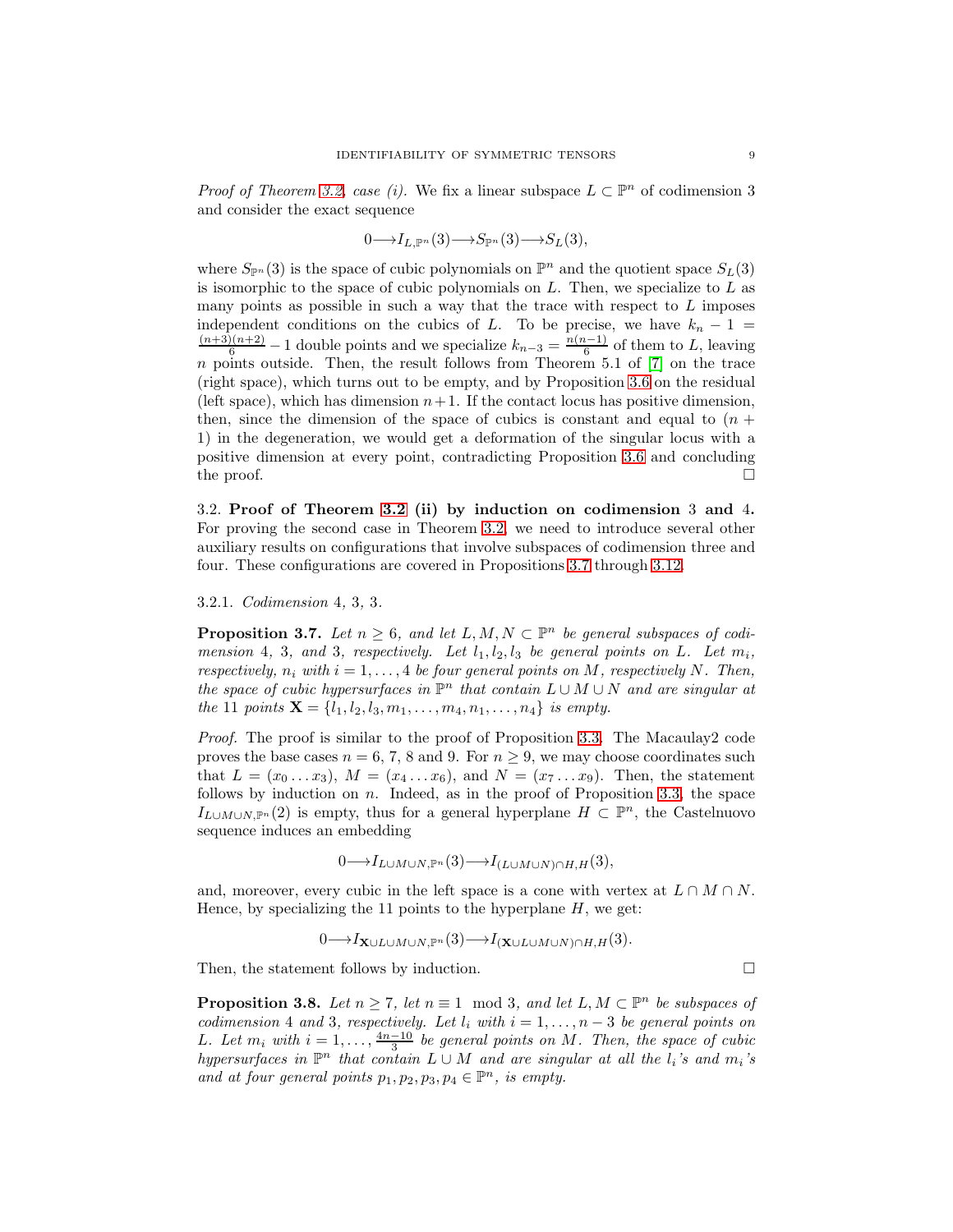*Proof.* The Macaulay2 script proves the base case  $n = 7$ .

For  $n = 3k + 1$  with  $k \geq 3$ , the statement follows by induction from  $n - 3$  to n. Indeed, given a third general subspace N of codimension 3, we get the exact sequence

$$
0 \longrightarrow I_{L\cup M\cup N,\mathbb{P}^n}(3) \longrightarrow I_{L\cup M,\mathbb{P}^n}(3) \longrightarrow I_{(L\cup M)\cap N,N}(3),
$$

where the dimensions of the three spaces in the sequence are respectively 36,  $12n-18$ and  $12n - 54$ . Let **X** denote the union of the double points supported at the  $p_i$ 's,  $l_i$ 's and  $m_i$ 's. Assume that we specialize  $n-6$  of the points  $l_i \in L$  to  $L \cap N$ ,  $\frac{4n-22}{3}$ of the points  $m_i \in M$  to  $M \cap N$ , and the four points  $p_1, \ldots, p_4$  to N. Then, we obtain a sequence

$$
0 \longrightarrow I_{\mathbf{X}\cup L\cup M\cup N,\mathbb{P}^n}(3) \longrightarrow I_{\mathbf{X}\cup L\cup M,\mathbb{P}^n}(3) \longrightarrow I_{(\mathbf{X}\cup L\cup M)\cap N,N}(3),
$$

where the trace  $(\mathbf{X} \cup L \cup M) \cap N$  satisfies the assumptions on  $N = \mathbb{P}^{n-3}$ , so that we can apply induction. Then, we may conclude, as the residual (left space) satisfies the hypotheses of Proposition [3.7,](#page-8-1) and, consequently, it is empty.  $\Box$ 

<span id="page-9-1"></span>**Proposition 3.9.** *Let*  $n \geq 7$ ,  $n \equiv 1 \mod 3$ , and  $L \subset \mathbb{P}^n$  be a subspace of codimension four. Then, the space of cubic hypersurfaces in  $\mathbb{P}^n$  that are singular at  $k_{n-4} = \frac{(n-1)(n-2)}{6}$  $\frac{1}{6}$  general points  $l_i$  on  $L$  (and, thus, contain  $L$ , by Theorem [3.1\)](#page-5-0) and at  $\frac{4n+2}{3}$  general points  $p_i \in \mathbb{P}^n$  is empty.

*Proof.* The Macaulay2 script generic-identifiability.m2 proves the case  $n = 7$ . For  $n = 3k + 1$  with  $k \geq 3$ , the statement follows by the sequence

$$
0 \longrightarrow I_{L\cup M,\mathbb{P}^n}(3) \longrightarrow I_{L,\mathbb{P}^n}(3) \longrightarrow I_{L\cap M,M}(3),
$$

where  $M$  is a general subspace of codimension 3. If we denote by  $X$  the union of the double points supported at the points  $l_i$  and  $p_i$ , then we get the sequence

$$
0 \longrightarrow I_{\mathbf{X} \cup L \cup M, \mathbb{P}^n}(3) \longrightarrow I_{\mathbf{X} \cup L, \mathbb{P}^n}(3) \longrightarrow I_{(\mathbf{X} \cup L) \cap M, M}(3).
$$

Then, we specialize  $k_{n-7}$  of the points  $l_i$  to  $L \cap M$  and  $\frac{4n-10}{3}$  of the points  $p_i$ to M. The trace (right space) contains exactly  $k_{n-3}$  double points and turns out to be empty by induction. Thus, there remain  $n-3$  general points on L and 4 general points on  $\mathbb{P}^n$ ; we can then use Proposition [3.8](#page-8-2) on the residual (left space) to conclude.  $\Box$ 

### 3.2.2. *Codimension 4, 4, 3.*

<span id="page-9-0"></span>**Proposition 3.10.** Let  $n \geq 8$ , and let  $L, M, N \subset \mathbb{P}^n$  be general subspaces of *codimension respectively* 4, 4, and 3*. Let*  $l_i$ *, respectively*  $m_i$ *, with*  $i = 1, \ldots, 4$  *be general points on* L, respectively M. Finally, let  $n_i$  with  $i = 1, \ldots, 5$  be general *points on* N. Then, the space of cubic hypersurfaces in  $\mathbb{P}^n$  that contain  $L \cup M \cup N$ *and that are singular at the* 13 *points*  $X = \{l_1, ..., l_4, m_1, ..., m_4, n_1, ..., n_5\}$  *has dimension* 1*. In other words, there is a unique cubic hypersurface* W *through* L ∪ M ∪ N *and singular at* X*. Furthermore, the singular locus of* W *is contained in*  $L \cup M \cup N$ .

*Proof.* The proof is similar to the proof of Proposition [3.3.](#page-5-3) The Macaulay2 code generic-identifiability.m2 proves the base cases  $n = 8, 9$ , and 10.

For  $n \geq 11$ , we may choose coordinates such that  $L = (x_0 \dots x_3)$ ,  $M = (x_4 \dots x_7)$ , and  $N = (x_8 \dots x_{10})$ ; then, the statement follows by induction on n. Indeed, as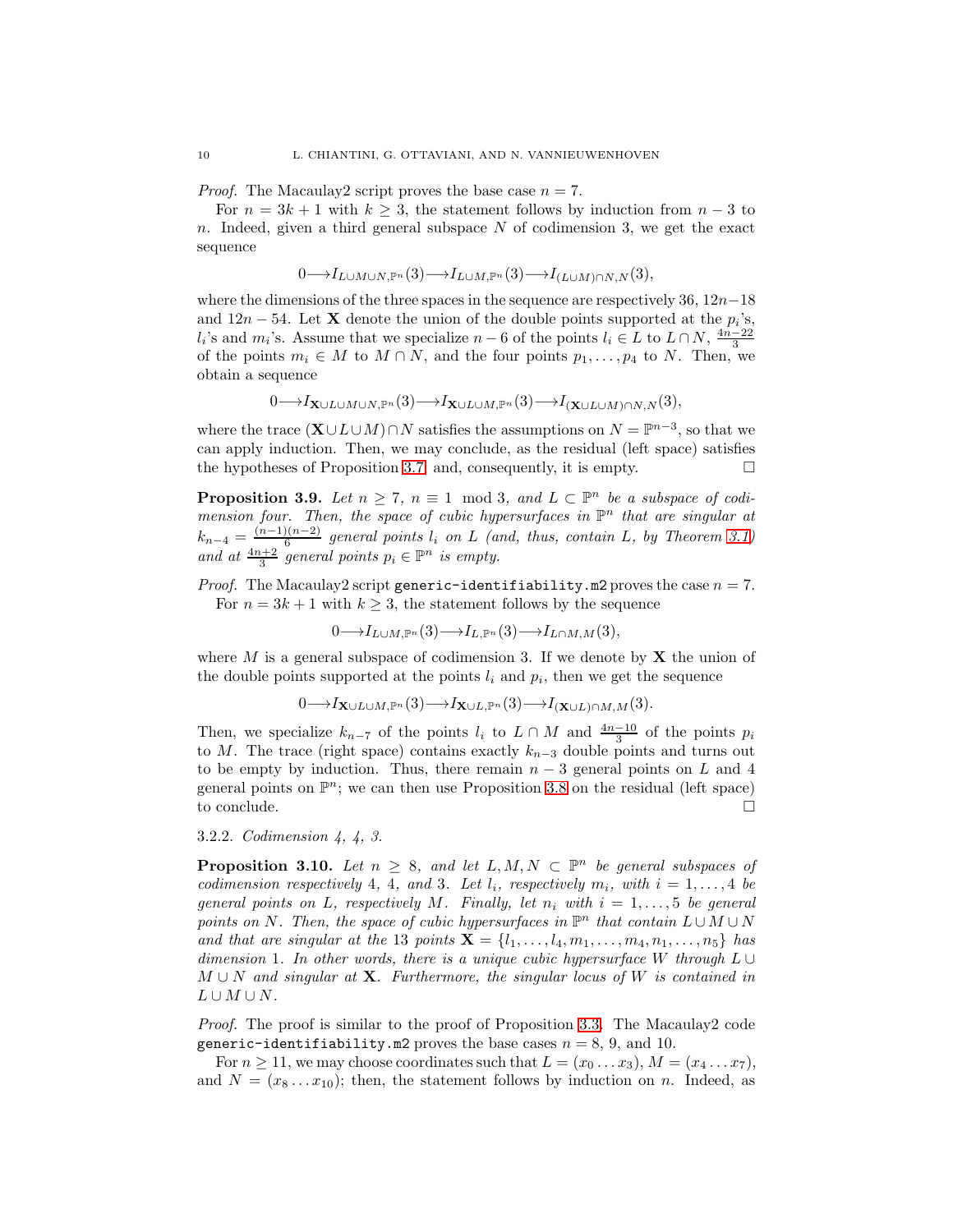in the proofs of Proposition [3.3](#page-5-3) and Proposition [3.7,](#page-8-1) we let  $H \subset \mathbb{P}^n$  be a general hyperplane, so that the Castelnuovo sequence induces the inclusion

$$
0 \longrightarrow I_{L\cup M\cup N,\mathbb{P}^n}(3) \longrightarrow I_{(L\cup M\cup N)\cap H,H}(3),
$$

because the space  $I_{L\cup M\cup N,\mathbb{P}^n}(2)$  is empty. Hence, by specializing the 13 points on the hyperplane  $H$ , we get an exact sequence:

$$
0 \longrightarrow I_{\mathbf{X} \cup L \cup M \cup N, \mathbb{P}^n}(3) \longrightarrow I_{(\mathbf{X} \cup L \cup M \cup N) \cap H, H}(3).
$$

Now the statement follows by induction.  $\Box$ 

<span id="page-10-1"></span>**Proposition 3.11.** *Let*  $n \geq 8$ ,  $n \equiv 2 \mod 3$ , and  $L, M \subset \mathbb{P}^n$  *be subspaces of codimension* 4*. Let*  $l_i$  *and*  $m_i$ *, where*  $i = 1, \ldots, \frac{4n-14}{3}$ *, be general points on* L *and*  $M$ , respectively. Then, the space of cubic hypersurfaces in  $\mathbb{P}^n$  that contain  $L \cup M$ and are singular at the  $\frac{8n-28}{3}$  points  $l_i, m_i$ ,  $i = 1, \ldots, \frac{4n-14}{3}$ , and at an additional *set of five general points*  $p_i \in \mathbb{P}^n$ ,  $i = 1, ..., 5$ , has dimension  $\frac{n+1}{3}$ . Furthermore, *its common singular locus, which contains the linear space* L∩M*, is* 0*-dimensional at each of the points*  $p_1, \ldots, p_5$ .

*Proof.* The case  $n = 8$  is handled in the generic-identifiability.m2 Macaulay2 script.

For  $n = 3k + 2$  with  $k \geq 3$ , the statement follows by induction on k. Given a third general subspace  $N$  of codimension 3, we get the exact sequence

$$
0 \longrightarrow I_{L\cup M\cup N,\mathbb{P}^n}(3) \longrightarrow I_{L\cup M,\mathbb{P}^n}(3) \longrightarrow I_{(L\cup M)\cap N,N}(3),
$$

where the dimensions of the three spaces in the sequence are respectively 48,  $16(n-$ 2) and  $16(n-5)$ .

Let **X** denote the union of the double points supported at  $p_1, \ldots, p_5, l_i$  and  $m_i$ with  $i = 1, ..., \frac{4n-14}{3}$ . Then, we specialize  $\frac{4n-26}{3}$  of the points  $l_i \in L$  to  $L \cap N$ ,  $\frac{4n-26}{3}$  of the points  $m_i \in M$  to  $M \cap N$ , and the points  $p_1, ..., p_5$  to  $N$ . We thus obtain a sequence

$$
0{\longrightarrow} I_{{\mathbf{X}}\cup L\cup M\cup N,{\mathbb{P}}^n}(3){\longrightarrow} I_{{\mathbf{X}}\cup L\cup M,{\mathbb{P}}^n}(3){\longrightarrow} I_{({\mathbf{X}}\cup L\cup M)\cap N,N}(3),
$$

where the trace  $(\mathbf{X} \cup L \cup M) \cap N$  satisfies the assumptions on  $N = \mathbb{P}^{n-3}$ , so that we can apply induction. Then, the residual (left space) satisfies the hypotheses of Proposition [3.10](#page-9-0) and has dimension one. Moreover, the common singular locus has to be contained in the common singular locus of the left 1-dimensional space. After the degeneration, the space  $I_{\mathbf{X}\cup L\cup M,\mathbb{P}^{n}}(3)$  still has dimension less than or equal to  $1 + \frac{n-2}{3} = \frac{n+1}{3}$ , by induction, and, therefore, its dimension equals  $\frac{n+1}{3}$ , by semicontinuity. The common singular locus cannot be positive dimensional at the points  $p_1, \ldots, p_5$ , because otherwise it should be positive dimensional in the trace (right space), while we know that it is 0-dimensional there by induction.  $\Box$ 

<span id="page-10-0"></span>**Proposition 3.12.** Let  $n \geq 8$ ,  $n \equiv 2 \mod 3$ , and  $L \subset \mathbb{P}^n$  be a subspace of *codimension* 4. Then, the space of cubic hypersurfaces in  $\mathbb{P}^n$  that contain L and *are singular at*  $k_{n-4} = \frac{(n-1)(n-2)}{6}$  $\frac{f(n-2)}{6}$  general points  $l_i \in L$  and at  $\frac{4n+1}{3}$  general points  $p_i \in \mathbb{P}^n$  has dimension  $\frac{n+1}{3}$ . Furthermore, its singular locus is of dimension 0 at *all of the points* pi*.*

*Proof.* The statement follows by the sequence

$$
0{\longrightarrow} I_{L\cup M,{\mathbb P}^n}(3){\longrightarrow} I_{L,{\mathbb P}^n}(3){\longrightarrow} I_{L\cap M,M}(3),
$$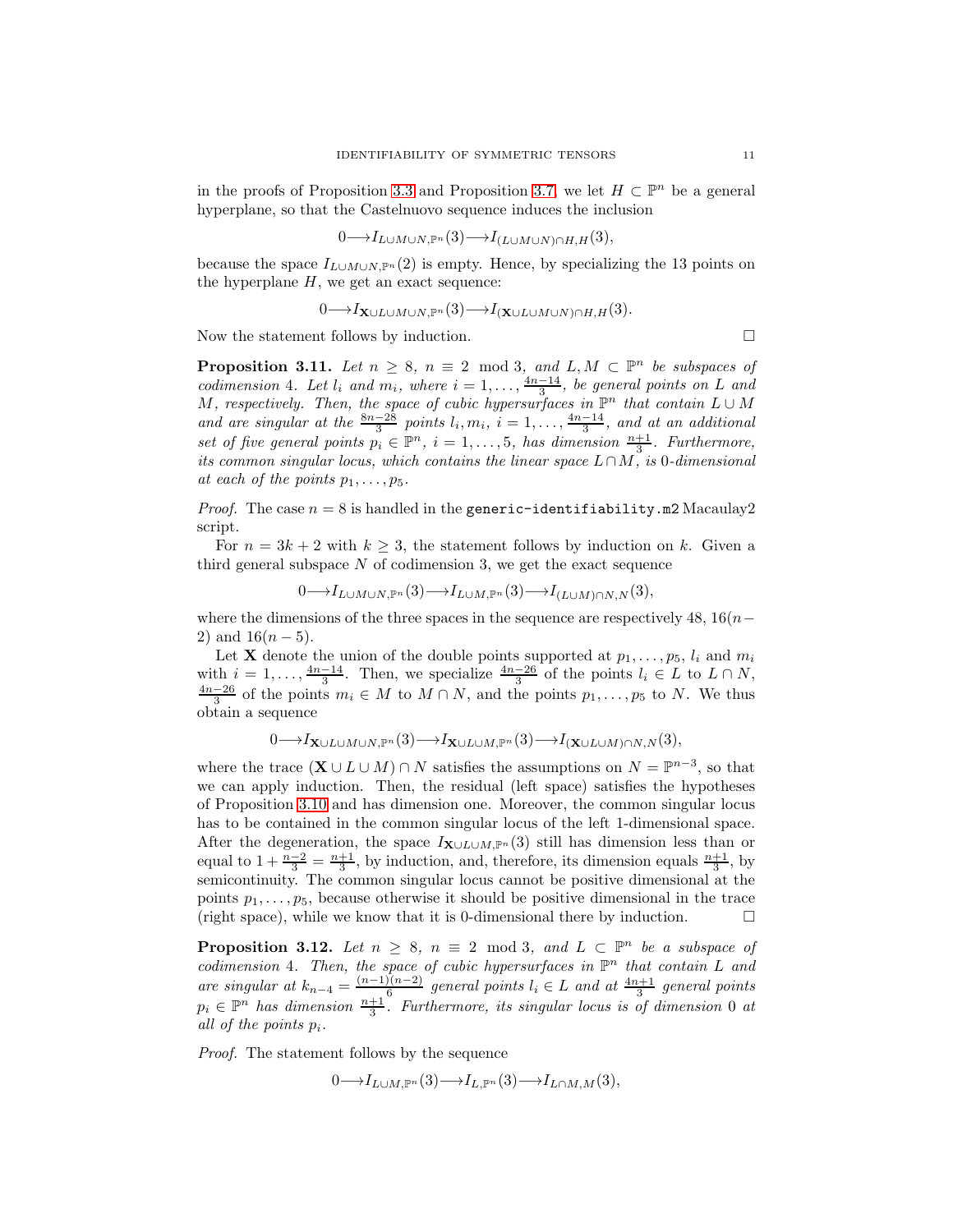where M is a general subspace of codimension 4. Denoting by  $X$  the union of the double points supported at the points  $l_i$ 's and  $p_i$ 's, we get

$$
0 \longrightarrow I_{\mathbf{X} \cup L \cup M, \mathbb{P}^n}(3) \longrightarrow I_{\mathbf{X} \cup L, \mathbb{P}^n}(3) \longrightarrow I_{(\mathbf{X} \cup L) \cap M, M}(3).
$$

Suppose that the singular locus would be of positive dimension at one of the  $p_i$ 's, say, at  $q = p_j$ . Then, we specialize  $k_{n-8}$  of the points  $l_i$  to  $L \cap M$  and  $\frac{4n-14}{3}$ of the points  $\{p_i\}_{i\neq j}$  to M. The trace (right space) contains exactly  $k_{n-4}$  double points and is empty because of Proposition [3.9.](#page-9-1) There remain  $\frac{4n-14}{3}$  general points on L and 5 general points—one of which is  $q$ —on  $\mathbb{P}^n$ . We can use Proposition [3.11](#page-10-1) on the residual (left space), which has dimension  $\frac{n+1}{3}$ . By assumption, the singular locus has positive dimension at  $q$ ; however, the dimension of the space of cubics is constant and equal to  $\frac{n+1}{3}$  through the degeneration, so that we have a deformation of the singular locus, which is of positive dimension at every point. In particular, the singular locus will be of positive dimension at all the points that were not specialized to  $M$ , hereby contradicting Proposition [3.11.](#page-10-1) We conclude that our initial assumption must have been false, so that no general points  $p_i$  can exist where the singular locus is of positive dimension.  $\Box$ 

*Proof of Theorem [3.2,](#page-5-1) part (ii).* We fix a codimension four linear subspace  $L \subset \mathbb{P}^n$ and we use the exact sequence

$$
0 \longrightarrow I_{L,\mathbb{P}^n}(3) \longrightarrow S_{\mathbb{P}^n}(3) \longrightarrow S_L(3),
$$

where, as above,  $S_{\mathbb{P}^n}(3)$  is the space of cubic polynomials on  $\mathbb{P}^n$  and the quotient space  $S_L(3)$  is isomorphic to the space of cubic polynomials on L. We specialize  $k_{n-4}$  points on L, leaving  $\frac{4n+1}{3}$  points outside. Then, the result follows from Theorem 5.1 of [\[7\]](#page-18-12) on the trace (right space), which turns out to be empty and by Proposition [3.12](#page-10-0) on the residual (left space). If the contact locus would have a positive dimension, then, since the dimension of the space of cubics is constant and equal to  $\frac{n+1}{3}$  in the degeneration, we would get a deformation of the singular locus, which should be of positive dimension at every point; however, this contradicts Proposition [3.12,](#page-10-0) hereby concluding the proof.  $\Box$ 

### 4. Dual varieties to the relevant secant varieties

<span id="page-11-0"></span>Denote by  $T_x\mathcal{X}$  the tangent space to the projective variety  $\mathcal{X} \subset \mathbb{P}^n$  at the point  $x \in \mathcal{X}$ . Following the notation of [\[9\]](#page-18-4) we say that  $\mathcal{X}$  is *not* k-weakly defective if the general hyperplane  $H$  containing the linear span of the tangent spaces at  $k$  general points  $x_1, \ldots, x_k \in \mathcal{X}$ , i.e.,  $\langle T_{x_1}\mathcal{X}, \ldots, T_{x_k}\mathcal{X} \rangle \subset H$ , is tangent to X only at finitely many points. This is equivalent with saying that the k-contact locus with respect to  $x_1, \ldots, x_k$  and H is zero-dimensional.

For any projective variety X, we will denote by  $\mathcal{X}^{\vee}$  the dual variety to X. Note that the dual of the secant variety  $\sigma_k(v_d(\mathbb{P}^n))^{\vee}$  contains the points corresponding to hypersurfaces of degree d in  $\mathbb{P}^n$  with k general singular points, and it has codimension  $\geq k$ , where k is the expected value for the codimension.

**Proposition 4.1.** Let  $\mathcal{X} \subset \mathbb{P}^N$  and let  $\sigma_k(\mathcal{X})$  be the k-secant variety of  $\mathcal{X}$ . Then, *the following are equivalent:*

- *(i) the general hyperplane H containing*  $\langle T_{x_1}X, \ldots, T_{x_k}X \rangle$  *for general*  $x_1, \ldots, x_k$ *is tangent to*  $X$  *only at*  $x_1, \ldots, x_k$ *, i.e., the* k-contact locus with respect to  $x_1, \ldots, x_k$  and H consists exactly of the points  $x_1, \ldots, x_k$ ,
- *(ii)* X *is not* k*-weakly defective, and*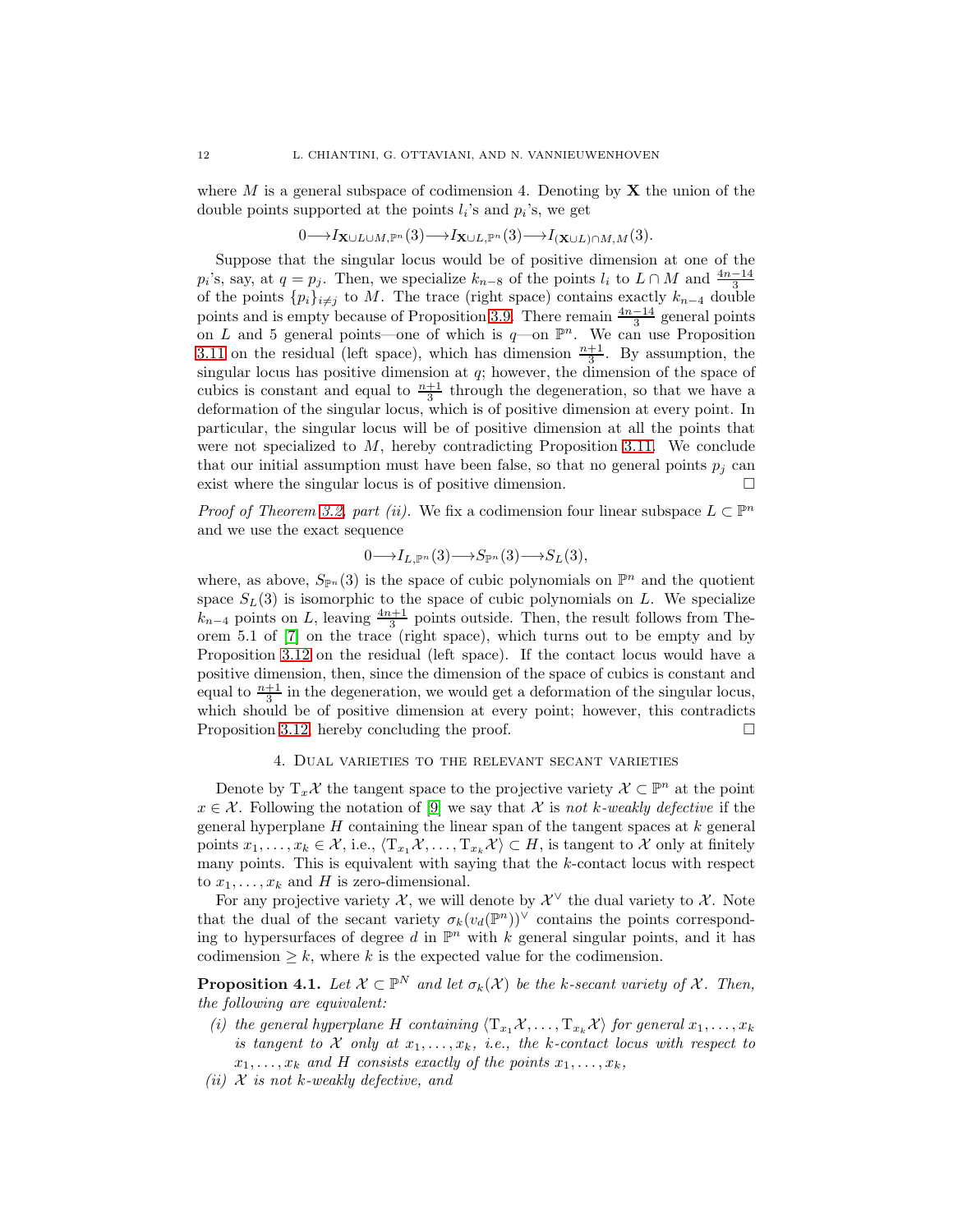*(iii)* dim  $[\sigma_k(\mathcal{X})]^{\vee} = N - k$ *, that is a general hyperplane tangent to*  $\sigma_k(\mathcal{X})$  *is tangent along a linear space of projective dimension*  $k - 1$ *.* 

*Proof.* (i)  $\iff$  (ii) follows from [\[8,](#page-18-2) Theorem 1.4]. (ii)  $\iff$  (iii) follows from Terracini's Lemma.

It is interesting to describe the dual varieties of  $\sigma_k(v_d(\mathbb{P}^n))$  in the exceptional cases of Theorems [1.1](#page-1-0) and [1.2.](#page-1-1) They have dimension smaller than expected.

<span id="page-12-0"></span>Theorem 4.2. *The following dual varieties correspond to the exceptional cases appearing in Theorems [1.1](#page-1-0) and [1.2.](#page-1-1)*

- (*i*)  $\sigma_9(v_6(\mathbb{P}^2))^{\vee}$  *contains the plane sextics which are double cubics. It has codimension* 18*.*
- $(iii) \sigma_8(v_4(\mathbb{P}^3))^{\vee}$  *contains the quartic surfaces which are reducible in a pair of quadrics. It has codimension* 16*.*
- $(iii)$   $\sigma_9(v_3(\mathbb{P}^5))^{\vee}$  *contains the cubic* 4*-folds which can be written as the determinant of a*  $3 \times 3$  *matrix with linear entries. It has codimension* 18*.*

To compute the dimension in third case, note that the Hilbert scheme of elliptic normal sextic curves in  $\mathbb{P}^5$  has dimension 36. So the cubic hypersurfaces coming from this construction have dimension 37, and  $37 + 18 = 55 = {8 \choose 3} - 1$ .

We remark that the defective Veronese varieties according to the classification of Alexander and Hirschowitz [\[2\]](#page-18-0) (see [\[29\]](#page-19-16) for the equations of the defective secant varieties) yield the following dual varieties

- (i)  $\sigma_{n(n+3)/2}(v_4(\mathbb{P}^n))^{\vee}$ , for  $n=2,3,4$ , contains quartic hypersurfaces which are double quadrics. It has codimension  $\binom{n+2}{3} \frac{n+7}{4}$ .
- (ii)  $\sigma_7(v_3(\mathbb{P}^4))^{\vee}$  contains cubic 3-folds which can be written as the determinant of a  $3 \times 3$  symmetric matrix with linear entries. It has codimension 13. Indeed, it is birational to the Hilbert scheme of quartic rational normal curves which has dimension 21.

#### 5. Specific identifiability of symmetric tensors

<span id="page-12-1"></span>While the generic symmetric tensor of subgeneric rank is expected to admit a unique Waring decomposition, *specific* tensors, whose Waring decomposition is assumed to be known, may admit multiple decompositions. We proceed by presenting an approach for certifying specific identifiability of symmetric tensors of small rank by checking not tangential weak defectivity of the r-secant variety of a Veronese variety in the given point. The strategy is an adaption of the algorithm from [\[12\]](#page-18-8) to the setting of identifiability with respect to the Veronese variety  $V = v_d(\mathbb{P}^n)$ . As such, the presented condition will only be a sufficient condition; that is, if the criterion does not apply, then the outcome of the test is inconclusive. On the other hand, if the criterion applies, then the given input tensor is r-identifiable and of symmetric rank r. Throughout this section, it is assumed that we are handed a Waring decomposition

$$
p = p_1 + \cdots + p_r \in \sigma_r(\mathcal{V}) \subset S^d \mathbb{C}^{n+1},
$$

wherein the point  $p_i = \mathbf{a}_i^{\otimes d} \in \mathcal{V}$  is the degree d Veronese embedding of the vector  $a_i \in \mathbb{C}^{n+1}$ . In other words, we know the points  $p_i$  appearing in the decomposition. The goal only consists of certifying that  $p$  is  $r$ -identifiable—the decomposition(s)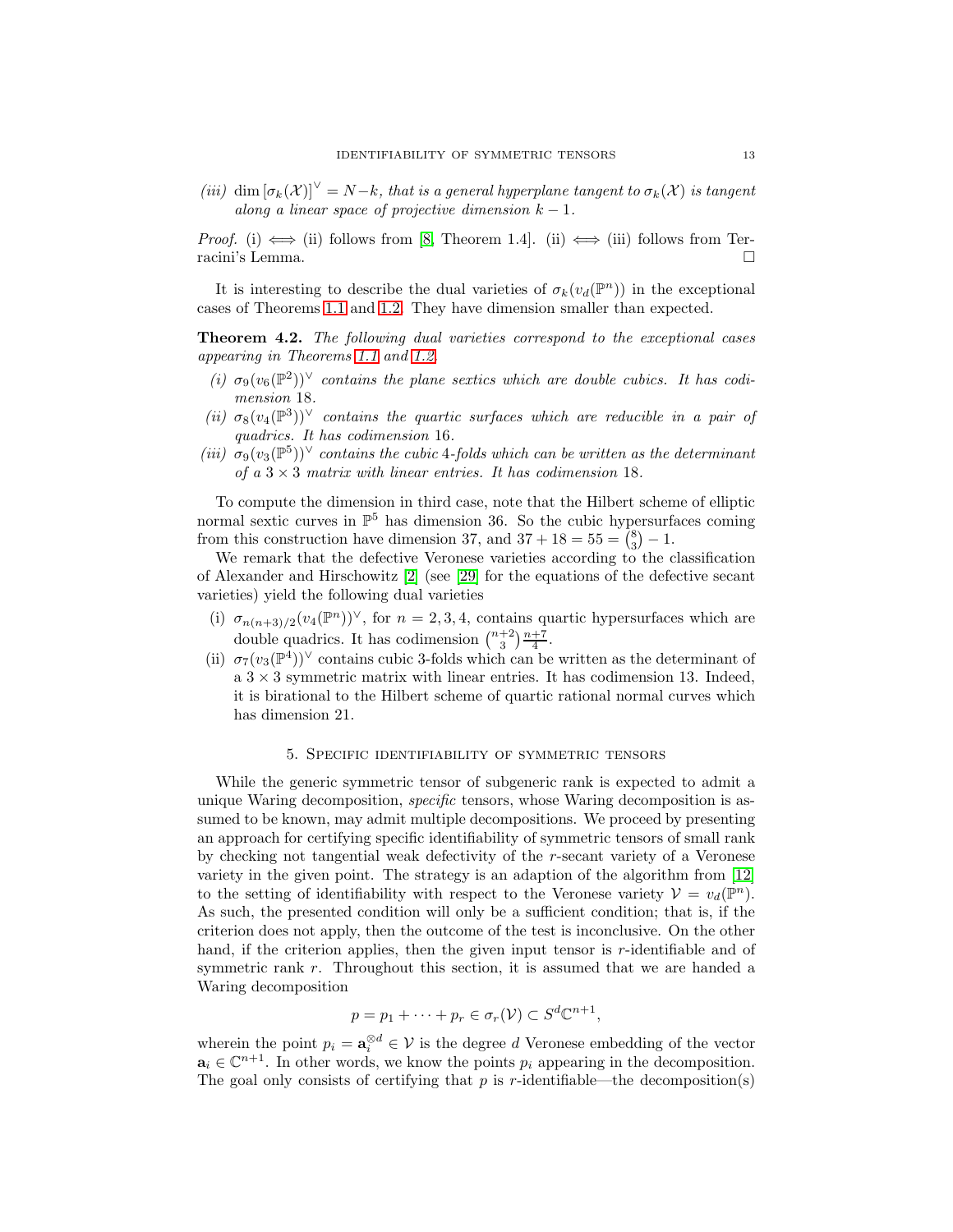are not sought. To this end, the strategy in [\[12\]](#page-18-8) suggests a two-step procedure: Prove that p is a smooth point, and verify the Hessian criterion.

It is important to stress that we discuss the general setting of degree  $d \geq 3$ Veronese embeddings. We will restrict our attention to nondefective r-secants of  $V$ , because identifiability will not hold for general tensors on a defective r-secant variety. This is the interesting setting, because the Alexander–Hirschowitz theorem [\[2\]](#page-18-0) stipulates that most  $\sigma_r(V)$  are nondefective.

5.1. The Hessian criterion. We recall the main proposition from [\[12\]](#page-18-8) and adapt it to the present context of symmetric tensors.

<span id="page-13-0"></span>**Lemma 5.1** (Sufficient condition for specific identifiability). Let  $V = v_d(\mathbb{P}^n)$  be a *nondefective Veronese variety, and let*  $r \leq \lceil r_{d,n} \rceil - 1$  *with*  $r_{d,n}$  *as in* [\(2\)](#page-0-0)*. Assume that we are given a* nonsingular *point*

$$
p=p_1+p_2+\cdots+p_r\in\sigma_r(\mathcal{V}).
$$

*If the linear span of the tangent spaces to*  $V$  *at the*  $p_i$ *'s, i.e.,* 

$$
\mathbf{M} = \langle \mathbf{T}_{p_1} \mathcal{V}, \dots, \mathbf{T}_{p_r} \mathcal{V} \rangle,
$$

*has the expected dimension, i.e.,*  $r(n + 1)$ *, and if, in addition, the r*-tangential contact locus

$$
\mathcal{C}_r = \{ p \in \mathcal{V} \mid \mathrm{T}_p \mathcal{V} \subset \mathrm{M} \} \subset \mathcal{V}
$$

*is zero-dimensional at every*  $p_1, p_2, \ldots, p_r$ , then p *is* r-identifiable, r *is its symmetric* rank, and  $p = \sum_{i=1}^{r} p_i$  *is its unique decomposition.* 

*Proof.* The proof is obtained by repeating the proofs of [\[12,](#page-18-8) Lemma 4.3, Lemma 4.4, and Theorem 4.5], therein substituting the Segre variety with the Veronese variety  $V$ . We present a simplification of the proof of [\[12,](#page-18-8) Theorem 4.5]. There is an open neighborhood of  $p = p_1 + \cdots + p_r$  consisting of points for which smoothness, Terracini's lemma [\[33\]](#page-19-17), and the absence of a contact locus will hold. The variety must thus be generally identifiable, hence the projection  $\pi$  onto the first factor of the usual abstract secant variety  $A\sigma_r(V)$  is a birational morphism. After we find another decomposition  $p = \sum_{i=1}^{r} b_i q_i$ , we get that the fiber  $\pi^{-1}(p)$  contains the two points  $(p, (p_1, \ldots, p_r))$  and  $(p, (q_1, \ldots, q_r))$ . Terracini's lemma implies that the connected component of the fiber passing through  $(p,(p_1,\ldots,p_r))$  cannot be positive dimensional, hence, it contains just this unique point. Since  $\pi$  is birational and p is a smooth point of  $\sigma_r(V) = \pi(A\sigma_r(V))$ , we have a contradiction with Zariski's Main Theorem.

Remark 5.2. *We note a minor omission in the formulation of Theorem 4.5 in [\[12\]](#page-18-8), where we forgot to include the condition that* M *should be of the expected dimension. It is clear from the proof of aforementioned theorem that this condition must hold, as can be understood from the invocation of [\[12,](#page-18-8) Lemma 4.3].*

**Remark 5.3.** *If one chooses* r random *points*  $p_i \in v_d(\mathbb{P}^n)$ *, then Lemma [5.1](#page-13-0) may be invoked to prove generic* r*-identifiability. In this way, one can prove the cases*  $v_3(\mathbb{P}^2)$ ,  $v_3(\mathbb{P}^3)$  and  $v_3(\mathbb{P}^4)$ , which were not covered by the proof in section [3.](#page-4-1) The *case*  $v_3(\mathbb{P}^1)$  *is trivial, because there is only one point, which is naturally identifiable.*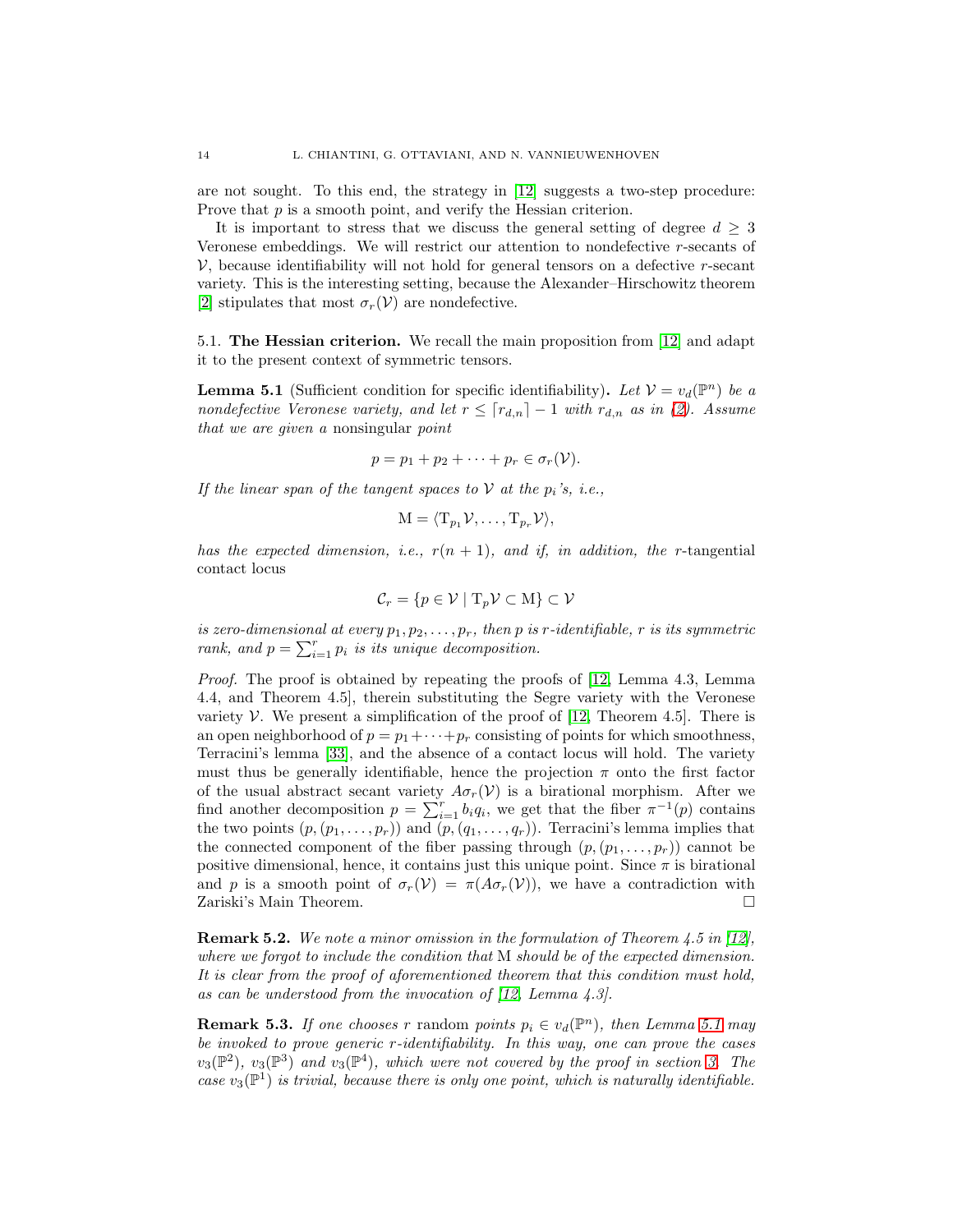For practically verifying Lemma [5.1,](#page-13-0) we need a sufficiently explicit description of the r-contact locus. This is obtained as follows. Interpreting a point  $p_i \in V$  as a power of a linear form, say

$$
p_i = (a_{0,i}x_0 + a_{1,i}x_1 + \cdots + a_{n,i}x_n)^d,
$$

where  $\{x_i\}_{i=0}^n$  is a basis of  $\mathbb{P}^n$ , it follows immediately that the tangent space is given by

$$
T_{p_i}\mathcal{V} = \langle x_0(a_{0,i}x_0 + a_{1,i}x_1 + \cdots + a_{n,i}x_n)^{d-1}, \ldots, x_n(a_{0,i}x_0 + a_{1,i}x_1 + \cdots + a_{n,i}x_n)^{d-1} \rangle.
$$

If we choose the standard monomial basis  $\{x_{i_1}x_{i_2}\cdots x_{i_d}\}_{0\leq i_1\leq i_2\leq \cdots\leq i_d\leq n}$  for  $v_d(\mathbb{P}^n)$ , then this tangent space can be represented in a straightforward manner as a  $\binom{n+d}{d} \times$  $(n+1)$  matrix of constants, say  $T_i$ . The Cartesian equations of M may then be constructed by computing the kernel of the matrix  $T = [T_1 \ T_2 \ \cdots \ T_r]^T$ . The number of such equations should be precisely  $\ell = \binom{n+d}{d} - r(n+1)$ ; otherwise, the first condition in Lemma [5.1](#page-13-0) concerning the dimension of the tangent space would be violated. Let us denote the Cartesian equations as

<span id="page-14-0"></span>
$$
(3) \quad q_l(\mathbf{x}) = \sum_{i_1=0}^n \sum_{i_2=i_1}^n \cdots \sum_{i_d=i_{d-1}}^n k_{(i_1,i_2,\ldots,i_d),l} \cdot x_{i_1} x_{i_2} \cdots x_{i_d} = 0, \quad l=1,2,\ldots,\ell,
$$

where the vector  $\mathbf{k}_l = [k_{(i_1,i_2,...,i_d),l}]_{0 \leq i_1 \leq i_2 \leq \cdots \leq i_d \leq n}$  is the *l*th basis vector of the kernel of the matrix of constants T. For imposing that a point  $\rho = (a_0x_0 + \cdots + a_nx_n)^d$ is contained in M, it should obey the Cartesian equations, i.e.,  $q_l(a_0, a_1, \ldots, a_n) = 0$ for all  $l = 1, 2, \ldots, \ell$ . That is, the equations [\(3\)](#page-14-0) define the ideal-theoretic equations for  $V \cap M$ . It similarly follows that deriving the equations [\(3\)](#page-14-0) with respect to  $x_0, x_1, \ldots, x_n$  and substituting  $x_0, x_1, \ldots, x_n$  for, respectively,  $a_0, a_1, \ldots, a_n$  results in the ideal-theoretic equations of the intersection  $C_r = T_p V \cap M$ ; naturally, the  $a_0, a_1, \ldots, a_n$  should be treated as new variables. The number of equations thus constructed equals  $\ell(n+1)$ . To determine that  $\mathcal{C}_r$  is zero-dimensional at each  $p_i$ , it suffices to verify that the codimension of the tangent space, i.e., the derivative of the equations of the ideal, is n at each of the  $p_i$ 's. This tangent space can be represented by a matrix H of size  $(n+1) \times \ell(n+1)$ , which contains only constants when it is evaluated at one of the  $p_i$ 's. The rank of H coincides with the dimension of the contact locus and can be computed using simple linear algebra. As was remarked in [\[12\]](#page-18-8), H can be interpreted as a "stacked Hessian" matrix  $H = [H^1 H^2 ... H^e],$ wherein  $H^k$  is the Hessian matrix of partial derivatives

$$
H^k=[h_{i,j}^k]_{i,j=0}^n=\left[\frac{\partial^2}{\partial x_j \partial x_i}q_k(x_0,x_1,\ldots,x_n)\right]_{i,j=0}^n;
$$

this is the reason why we call the above approach of verifying Lemma [5.1](#page-13-0) the *Hessian criterion*.

A computer implementation of the Hessian criterion in Macaulay2 is included in the specific-identifiability.m2 file that accompanies the arXiv version of this manuscript.

5.2. The smoothness criterion. The Hessian criterion in Lemma [5.1](#page-13-0) may only be applied to smooth points of  $\sigma_r(\mathcal{V})$ . One approach for proving smoothness consists of verifying that the local equations of  $\sigma_r(V)$  are of the expected degree. Such equations are known in the case when the number of terms  $r$  in the symmetric decomposition is sufficiently small. A standard nontrivial set of local equations is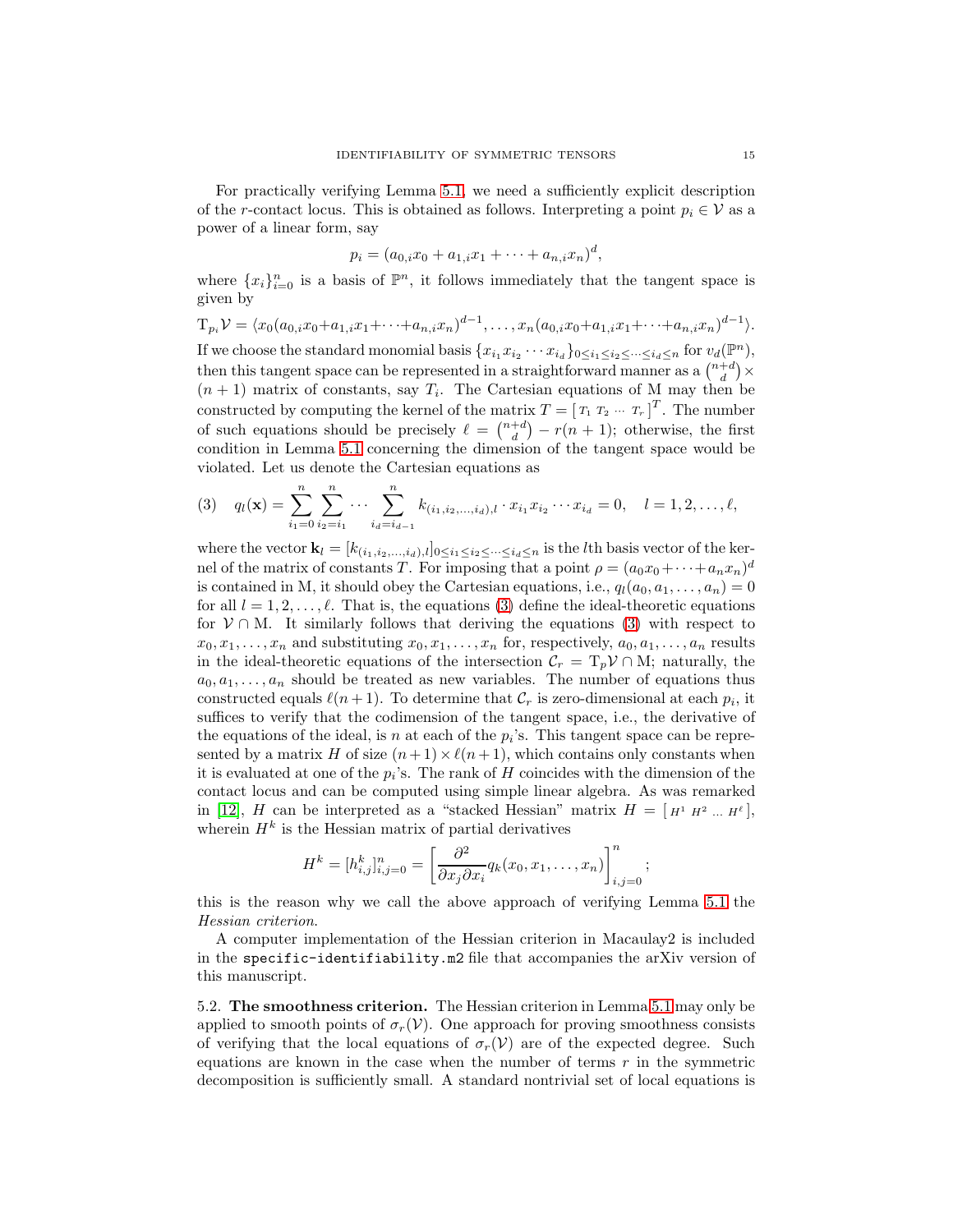generated by the  $(r+1)$ -minors of the usual symmetric flattenings; see [\[24,](#page-19-1) Theorem 7.3.3.3] and [\[21,](#page-19-0) Theorems 4.5A and 4.10A]. For Veronese embeddings of odd degree, the Young flattenings from [\[25,](#page-19-14) Section 4] apply in a wider range than the standard symmetric flattenings; however, they are more involved to explain and implement. Our discussion will focus on the simple symmetric flattenings, which can still handle a respectable number of cases for Veronese embeddings of degree at least four.

The strategy that we present for proving that  $p$  corresponds to a smooth point is, essentially, based on [\[21,](#page-19-0) Theorems 4.10A and 4.5A] and [\[24,](#page-19-1) Theorem 7.3.3.3] and consists of obtaining local equations of the r-secant variety  $\sigma_r(V)$  in p. Crucial to this approach are the *symmetric flattenings*, which, we recall, may be defined as follows. Let  $p \in S^d \mathbb{C}^{n+1}$ , then we can define the map

$$
\phi_k^p: \qquad S^k(\mathbb{C}^{n+1})^* \to S^{d-k}\mathbb{C}^{n+1}
$$

$$
x_{i_1} x_{i_2} \cdots x_{i_k} \mapsto \frac{\partial^k}{\partial x_{i_1} \partial x_{i_2} \cdots \partial x_{i_k}}
$$

.

We have the following.

<span id="page-15-0"></span>**Lemma 5.4** (Sufficient condition for smoothness). Let  $V = v_d(\mathbb{P}^n)$  be the Veronese *variety, let*  $\delta = \lfloor \frac{d}{2} \rfloor$ *, and let*  $r < r_{\delta,n}$ *. Assume that we are given a point* 

$$
p = p_1 + p_2 + \cdots + p_d \in \sigma_r(\mathcal{V}).
$$

*Let* N *be the following linear space:*

$$
N = \ker(\phi_{\delta}^p) \circ \text{image}(\phi_{\delta}^p)^{\perp} \subset S^d \mathbb{C}^{n+1},
$$

*i.e., the symmetric product of the kernel and the complement of the image of*  $\phi_{\delta}^{p}$ . If

$$
rank \phi_{\delta}^{p} = r, \quad and \quad \dim N = \binom{n+d}{d} - r(n+1),
$$

*then p is a smooth point of*  $\sigma_r(v_d(\mathbb{P}^n))$ *.* 

*Proof.* The subspace N is the normal space at p of the locus of  $(r + 1)$ -minors of the catalecticant matrix  $\phi_{\delta}^p$ ; see, for example, [\[24,](#page-19-1) Prop. 5.3.3.1]. If N has the expected dimension  $\binom{n+d}{d} - r(n+1)$ , then the locus of  $(r+1)$ -minors of the catalecticant matrix  $\phi_{\delta}^{p}$  is smooth at p and of the expected dimension  $r(n+1)-1$ . The r-secant variety  $\sigma_r(v_d(\mathbb{P}^n))$  is contained in that locus, being of the expected dimension  $r(n + 1) - 1$  by the Alexander-Hirschowitz theorem, so it too has to be smooth at  $p$ .

A natural question concerning the foregoing lemma concerns the maximum value of  $r$  for which it can be applied. That is, if we pick a sufficiently general smooth point  $p \in \sigma_r(\mathcal{V})$ , what is the maximum value of r for which Lemma [5.4](#page-15-0) can prove that  $p$  is, indeed, smooth? A lower bound follows immediately from the work of Iarrobino and Kanev [\[21,](#page-19-0) Theorem 4.10A]:

<span id="page-15-1"></span>**Proposition 5.5.** Let  $V = v_d(\mathbb{P}^n)$  be the Veronese variety, let  $\delta = \lfloor \frac{d}{2} \rfloor$ , and let

$$
r \leq {n+\delta-1 \choose \delta-1}.
$$

*Then, Lemma* [5.4](#page-15-0) *can be applied to all points of an irreducible component of*  $\sigma_r(V)$ *minus some Zariski-closed set.*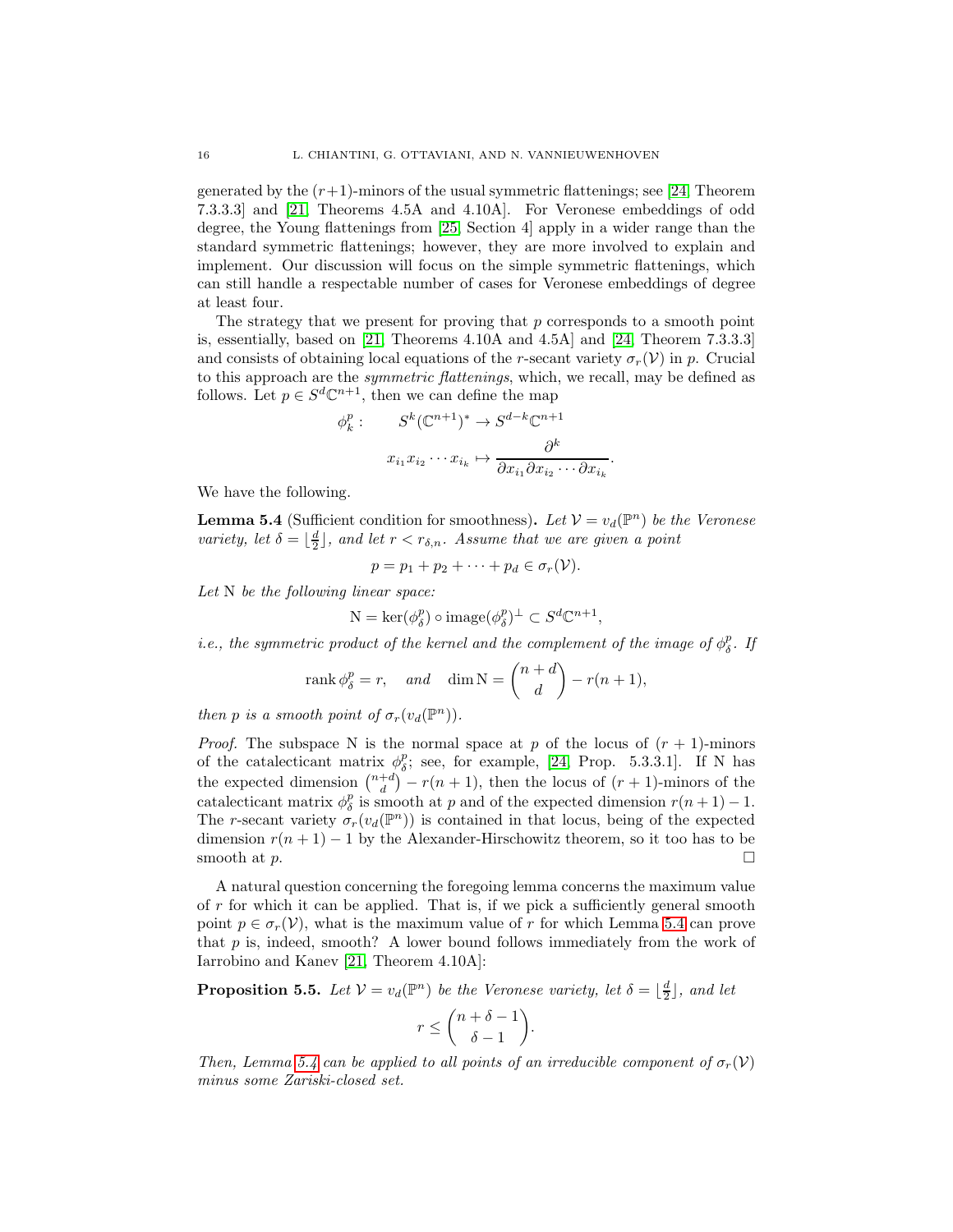<span id="page-16-0"></span>TABLE 1. The maximum value  $r$  for which Lemma [5.4](#page-15-0) applies to all points in an irreducible component of  $\sigma_r(\mathcal{V})$  minus some Zariskiclosed set is displayed as the middle set of columns (♣) for each degree  $d = 4, 5, 6, 7, 8$  of the Veronese embedding  $\mathcal{V} = v_d(\mathbb{P}^n)$ . The left set of columns (♠) shows the lower bound from Proposition [5.5,](#page-15-1) for every d. The right set of columns  $(\diamondsuit)$  shows the maximum value of  $r$  for which Kruskal's criterion is applicable, for every d. A  $\star$  indicates that the value could not be computed within a reasonable time. Values displayed in boldface indicate the widest range for r for a particular combination of the degree d and size n.

| $\boldsymbol{n}$ |                | $\boldsymbol{d}$ |          |                |                |                   |    |         |    |    |         |    |     |          |            |
|------------------|----------------|------------------|----------|----------------|----------------|-------------------|----|---------|----|----|---------|----|-----|----------|------------|
|                  | 4              |                  |          | 5              |                |                   | 6  |         | 7  |    |         | 8  |     |          |            |
|                  |                |                  |          |                |                | $\langle \rangle$ |    |         |    |    |         | ♦  |     |          | $\Diamond$ |
| 1                | $\overline{2}$ | $\bf{2}$         | $\bf{2}$ | $\overline{2}$ | $\overline{2}$ | 3                 | 3  | 3       | 3  | 3  | 3       | 4  | 4   | $\bf{4}$ | $\bf{4}$   |
| 2                | 3              | $\bf{4}$         | 4        | 3              | 4              | 5                 | 6  | 6       | 6  | 6  | 7       | 7  | 10  | 10       | 8          |
| 3                | 4              | 5                | 6        | 4              | 6              | 8                 | 10 | 12      | 9  | 10 | 15      | 11 | 20  | 23       | 12         |
| 4                | 5              | 7                | 8        | 5              | 9              | 10                | 15 | 21      | 12 | 15 | 27      | 14 | 35  | 47       | 16         |
| 5                | 6              | 10               | 10       | 6              | 14             | 13                | 21 | 33      | 15 | 21 | $\star$ | 18 | 56  | 87       | <b>20</b>  |
| 6                | 7              | 12               | 12       | 7              | 19             | 15                | 28 | 50      | 18 | 28 | $\star$ | 21 | 84  | $\star$  | 24         |
| 7                | 8              | 16               | 14       | 8              | 25             | 18                | 36 | 72 21   |    | 36 | $\star$ | 25 | 120 | $\star$  | 28         |
| 8                | 9              | 20               | 16       | 9              | 33             | 20                | 45 | $\star$ | 24 | 45 | $\star$ | 28 | 165 | $\star$  | 32         |
| 9                | 10             | 25               | 18       | 10             | 41             | 23                | 55 | $\star$ | 27 | 55 | $\star$ | 32 | 220 | $\star$  | 36         |
| 10               | 11             | 29               | 20       | 11             | $\star$        | 25                | 66 | $\star$ | 30 | 66 | $\star$ | 35 | 286 | $\star$  | 40         |

*Proof.* The claim follows from [\[21\]](#page-19-0) and the fact that the conditions on the dimension of M and the rank of  $\phi_{\delta}^{p}$  are valid on dense open sets in the Zariski topology.  $\square$ 

In Table [1,](#page-16-0) some values of the lower bound in Proposition [5.5](#page-15-1) are tabulated along with a sharp maximum value of  $r$  for which the equations generated by Lemma [5.4](#page-15-0) generate an irreducible component of  $\sigma_r(\mathcal{V})$ . The values of this alleged sharp upper bound were computed by taking random points on this variety and verifying Lemma [5.4;](#page-15-0) as such, they are only true with high probability. It is clear from the table that the lower bound in Proposition [5.5](#page-15-1) is not sharp. For  $d = 3$ , the symmetric flattenings are only sufficient for  $r = 1$  and 2. One should employ Young flattenings [\[25\]](#page-19-14) for extending the range instead.

An implementation in Macaulay2 of the above sufficient condition for smoothness based on a symmetric flattening is included in the specific-identifiability.m2 file that is provided with the arXiv version of this paper.

5.3. An elementary algorithm. For the sake of completeness, we present an algorithm that attempts to prove the identifiability of a given Waring decomposition  $p = p_1 + p_2 + \cdots + p_r \in \sigma_r(\mathcal{V})$ , where  $\mathcal{V} = v_d(\mathbb{P}^n)$ , by checking the sufficient conditions in Lemma [5.1](#page-13-0) and Lemma [5.4.](#page-15-0) It operates as follows.

S1. Construct a matrix representation of the span  $M = \langle T_{p_1} \mathcal{V}, T_{p_2} \mathcal{V}, \ldots, T_{p_r} \mathcal{V} \rangle$ . If rank  $M < r(n+1)$ , then the algorithm terminates, claiming that it cannot prove the identifiability of p.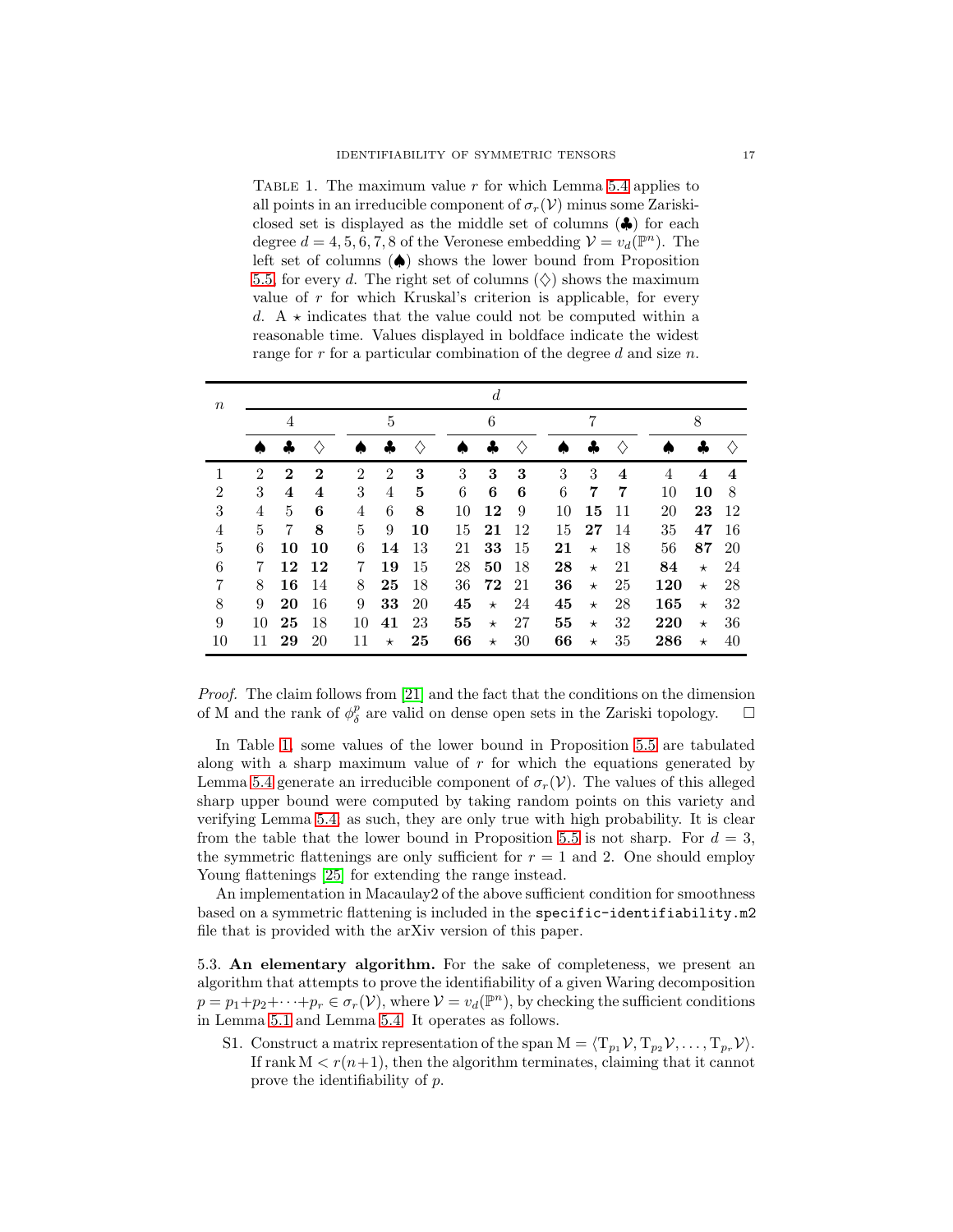- S2. Construct the symmetric flattening  $\phi_{\delta}^p$  for  $\delta = \lfloor \frac{d}{2} \rfloor$ . If rank  $\phi_{\delta}^p < r$ , then the algorithm terminates, claiming that it cannot prove identifiability of p.
- S3. Compute the matrix  $N = \ker(\phi_{\delta}^p) \circ \text{image}(\phi_{\delta}^p)^{\perp}$ . If rank  $N > \binom{n+d}{d} r(n+1)$ , then the algorithm terminates, claiming that it cannot prove identifiability of p.
- S4. Compute a basis of the kernel of M. Denote the number of equations by  $\ell$ .
- S5. For every point  $p_i$ ,  $i = 1, 2, \ldots, r$ , perform the following: S5a. Construct the Hessians  $H^k$  for  $k = 1, 2, ..., \ell$  evaluated at the point  $p_i$  and stack them into the matrix  $H$ .
	- S5b. If rank  $H < n$ , then the contact locus is of positive dimension at  $p_i$ . The algorithm halts, claiming that it cannot prove identifiability of p.
- S6. The algorithm proclaims that the Waring decomposition  $p = p_1 + \cdots + p_r$ is unique and that p is a smooth point of  $\sigma_r(\mathcal{V})$ .

It is instructive to investigate the largest value of  $r$  for which the above algorithm may be expected to prove identifiability of a sufficiently general point  $p \in \sigma_r(\mathcal{V})$  on a generically identifiable Veronese variety  $\mathcal V$ . As the Hessian criterion applies for all tensors of subgeneric rank, it follows that the range of applicability is bounded only by the smoothness test. That is, the highlighted columns in Table [1](#page-16-0) contain the relevant values. This range improves on the state-of-the-art criteria for identifiability of Waring decompositions. Few procedures are known for assessing that a specific point  $p$  is identifiable. To the best of our knowledge, the best bound that is applicable for Veronese embeddings of any degree  $d \geq 3$  is the so-called Kruskal condition [\[22,](#page-19-18) [23\]](#page-19-19). Let  $p_i = \mathbf{a}_i^{\otimes d} \in \mathcal{V}$  be some specific points. In the symmetric setting, Kruskal's condition states that if

$$
r \le \frac{1}{2}(dk - d + 1),
$$

where k is the largest number such that every subset of  $\{a_i\}_i$  consisting of k vectors is linearly independent. For points in general configuration, the maximum value for k is thus  $n + 1$ . A comparison between the proposed criterion for specific identifiability and Kruskal's criterion is also featured in Table [1.](#page-16-0) As can be seen, the newly proposed criterion almost invariably improves on the literature.

5.4. The algorithm at work for a specific example. Consider the following 17-term Waring decomposition in  $S^4\mathbb{C}^9$ :

$$
p = \sum_{i=0}^{8} x_i^4 +
$$
  
\n
$$
(x_0 + 2x_1 + 3x_2 + 4x_3 + 5x_4 + 6x_5 + 7x_6 + 8x_7 + 9x_8)^4 +
$$
  
\n
$$
(9x_0 + 8x_1 + 7x_2 + 6x_3 + 5x_4 + 4x_5 + 3x_6 + 2x_7 + x_8)^4 +
$$
  
\n
$$
(x_0 + 2x_1 + 3x_2 + 2x_3 + x_4 + 2x_5 + 3x_6 + 2x_7 + x_8)^4 +
$$
  
\n
$$
(5x_0 + 4x_1 + 3x_2 + 2x_3 + x_4 + 2x_5 + 3x_6 + 4x_7 + 5x_8)^4 +
$$
  
\n
$$
(x_0 + 3x_1 + 3x_2 + 9x_3 + 9x_4 + 9x_5 + 3x_6 + 3x_7 + x_8)^4 +
$$
  
\n
$$
(4x_0 + 2x_1 + x_2 + 2x_3 + 4x_4 + 2x_5 + x_6 + 2x_7 + 4x_8)^4 +
$$
  
\n
$$
(x_0 + 2x_1 + 4x_2 + 8x_3 + 16x_4 + 8x_5 + 4x_6 + 2x_7 + x_8)^4 +
$$
  
\n
$$
(x_0 + x_1 + 2x_2 + 2x_3 + 3x_4 + 3x_5 + 4x_6 + 4x_7 + 5x_8)^4.
$$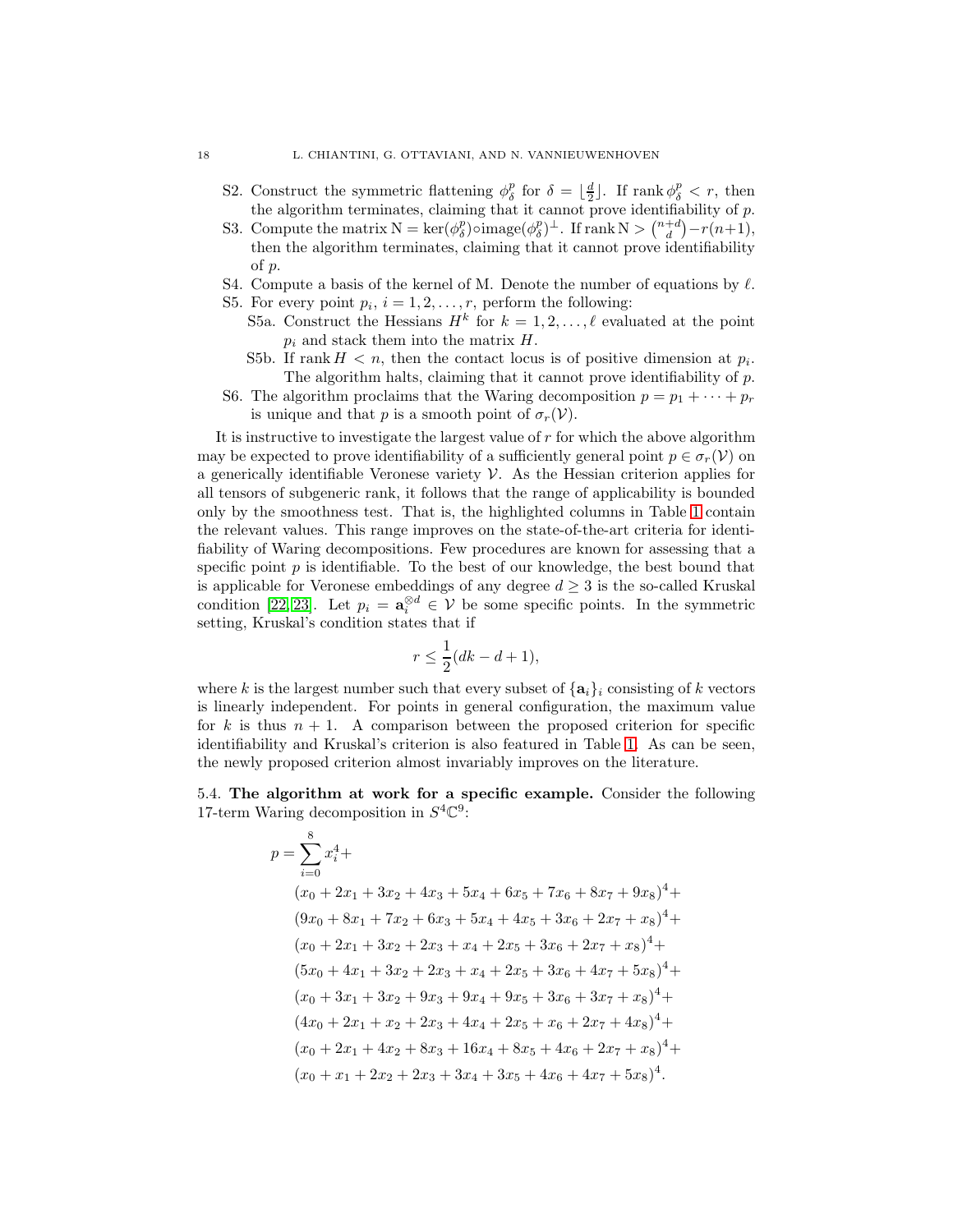The identifiability of this example cannot be handled with Kruskal's condition, because it only applies for Waring decompositions with up to  $\frac{1}{2}(4n-3) = 16.5$  terms. The sufficient condition presented in this paper, on the other hand, is applicable up to 20 terms. Therefore, we run the algorithm presented above. This example may be verified with the specific-identifiability.m2 script that is provided with the arXiv version of this paper. In the first step, the  $495 \times 153$  matrix representing the span of M is constructed. Its rank is 153, as expected. The algorithm proceeds with the construction of the  $45 \times 45$  matrix  $\phi_2^p$ . Its rank is 17, so we can proceed with the third step. Both the kernel of  $\phi_2^p$  and the complement of the image of  $\phi_2^p$ consist of 28 equations. The linear space N is represented by the column span of a  $495 \times 784$  matrix, thus containing a substantial number of redundancies. The rank of this matrix is 342, which, indeed, corresponds with 495 − 17 · 9. Then, a basis of the kernel of M is computed, containing 342 equations. Note that the dimension of N and the codimension of M should always be equal in the approach for certifying identifiability that was proposed in this section. Then, for each of the points, the  $9 \times 9$  Hessian matrices are computed and stacked into a  $9 \times 3078$  matrix H. The rank of H equals 8 for each of the points. In addition, the kernel of  $H^T$  consists of a single vector that must be a multiple of the coefficient vector of  $p_i$ ; for example, the vector in the kernel of the stacked Hessian  $H$  corresponding to the last term in the Waring decomposition of p is a multiple of its coefficient vector  $\lceil 1 \rceil$  1 2 2 3 3 4 4 5. For each of the points, this is indeed the case. Finally, the algorithm positively concludes that  $p$  admits a unique Waring decomposition, i.e.,  $p$  is identifiable.

#### **REFERENCES**

- <span id="page-18-9"></span>[1] H. Abo, G. Ottaviani, and C. Peterson, Induction for secant varieties of Segre varieties, Trans. Amer. Math. Soc. 361 (2009), 767–792.
- <span id="page-18-0"></span>[2] J. Alexander and A. Hirschowitz, Polynomial interpolation in several variables, J. Algebraic Geom. 4 (1995), no. 2, 201–222.
- <span id="page-18-6"></span>[3] A. Anandkumar, R. Ge, D. Hsu, S. M. Kakade, and M. Telgarsky, Tensor decompositions for learning latent variable models, J. Mach. Learn. Res. 15 (2014), 2773–2832.
- <span id="page-18-5"></span>[4] E. Ballico, On the weak non-defectivity of Veronese embeddings of projective spaces, Central Eur. J. Math. 3 (2005), no. 2, 183–187.
- <span id="page-18-10"></span>[5] C. Bocci and L. Chiantini, On the identifiability of binary segre products, J. Algebraic Geom. 22 (2013), 1–11.
- <span id="page-18-3"></span>[6] C. Bocci, L. Chiantini, and G. Ottaviani, Refined methods for the identifiability of tensors, Ann. Mat. Pur. Appl. (4) 193 (2014), 1691–1702.
- <span id="page-18-12"></span>[7] M.C. Brambilla and G. Ottaviani, On the Alexander–Hirschowitz theorem, J. Pure Appl. Algebra 212 (2008), no. 5, 1229–1251.
- <span id="page-18-2"></span>[8] L. Chiantini and C. Ciliberto, Weakly defective varieties, Trans. Amer. Math. Soc. 354 (2001), no. 1, 151–178.
- <span id="page-18-4"></span>[9] L. Chiantini and C. Ciliberto, On the concept of k-secant order of a variety, J. London Math. Soc. (2) **73** (2006), no. 2, 436–454.
- <span id="page-18-11"></span>[10] L. Chiantini, M. Mella, and G. Ottaviani, One example of general unidentifiable tensors, J. Alg. Stat. 5 (2014), no. 1, 64–71.
- <span id="page-18-7"></span>[11] L. Chiantini and G. Ottaviani, On generic identifiability of 3-tensors of small rank, SIAM J. Matrix Anal. Appl. 33 (2012), no. 3, 1018–1037.
- <span id="page-18-8"></span>[12] L. Chiantini, G. Ottaviani, and N. Vannieuwenhoven, An algorithm for generic and lowrank specific identifiability of complex tensors, SIAM J. Matrix Anal. Appl. 35 (2014), no. 4, 1265–1287.
- <span id="page-18-1"></span>[13] C. Ciliberto, Geometric aspects of polynomial interpolation in more variables and of Waring's problem, Progress in Mathematics, vol. European Congress of Mathematics, Barcelona, July 1014, 2000, Volume I, Birkhäuser Basel, 2001.